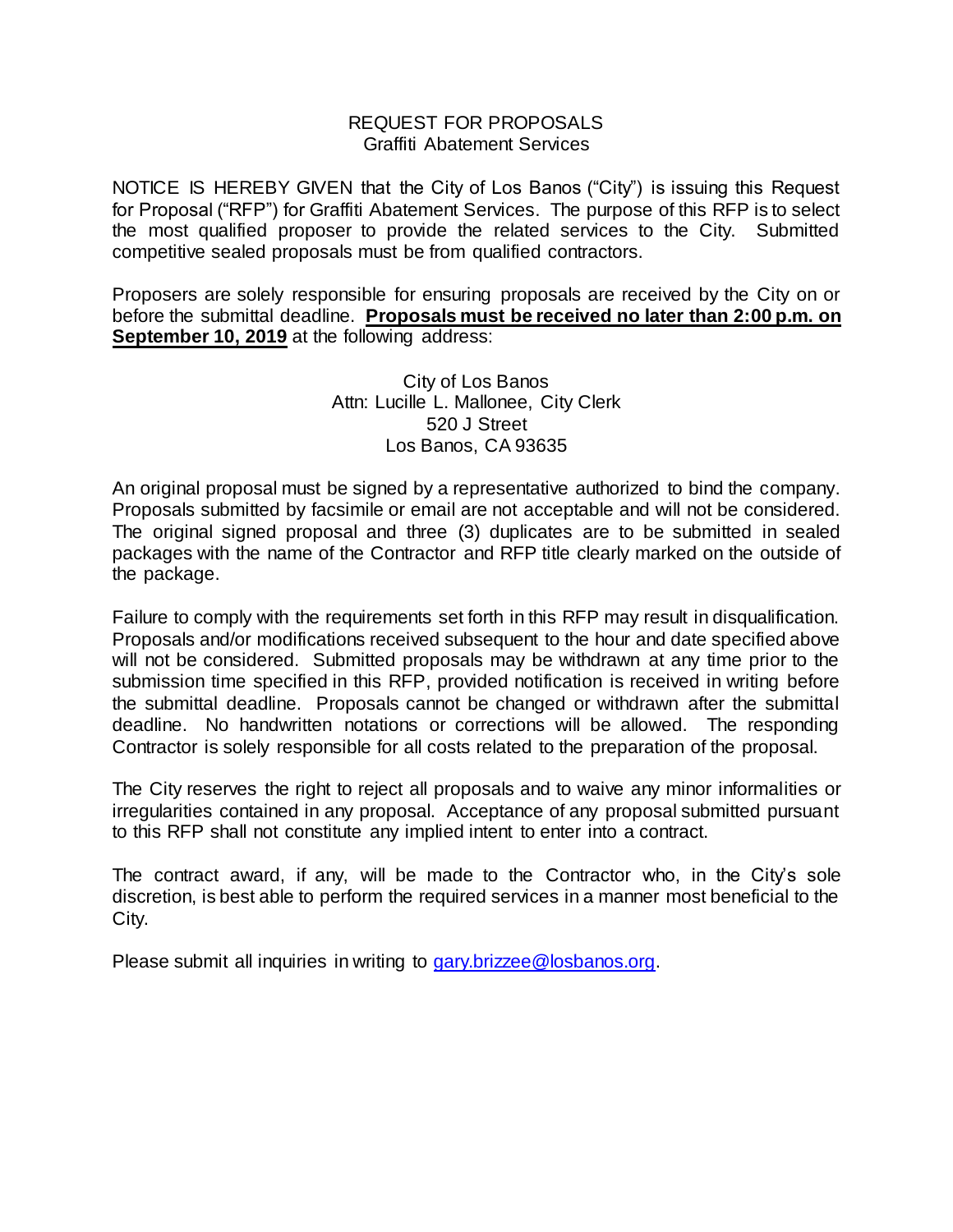# **REQUEST FOR PROPOSALS**

# **Graffiti Abatement Services**

**NOTICE IS HEREBY GIVEN** that the City of Los Banos ("City") is issuing this Request for Proposals ("RFP") for **Graffiti Abatement Services.**

Proposers are solely responsible for ensuring proposals are received by the City on or before the submittal deadline. Proposals must be received **no later than 2:00 p.m., on September 10, 2019**, at the following address:

> City of Los Banos Attn: Lucille L. Mallonee, City Clerk 520 J Street Los Banos, CA 93635

An original proposal must be signed by a representative authorized to bind the company. Proposals submitted by facsimile or email are not acceptable and will not be considered. **The original signed proposal and three (3) duplicates are to be submitted in sealed packages with the name of the Proposer and RFP title clearly marked on the outside of the package**.

Failure to comply with the requirements set forth in this RFP may result in disqualification. Proposals and/or modifications received subsequent to the hour and date specified above will not be considered. Submitted proposals may be withdrawn at any time prior to the submission time specified in this RFP, provided notification is received in writing before the submittal deadline. Proposals cannot be changed or withdrawn after the submittal deadline. No handwritten notations or corrections will be allowed. The responding Proposer is solely responsible for all costs related to the preparation of the proposal.

The City reserves the right to reject all proposals and to waive any minor informalities or irregularities contained in any proposal. Acceptance of any proposal submitted pursuant to this RFP shall not constitute any implied intent to enter into a contract.

The contract award, if any, will be made to the Contractor who, in the City's sole discretion, is best able to perform the required services in a manner most beneficial to the City.

Please submit all inquiries in writing to: [gary.brizzee@losbanos.org](mailto:gary.brizzee@losbanos.org)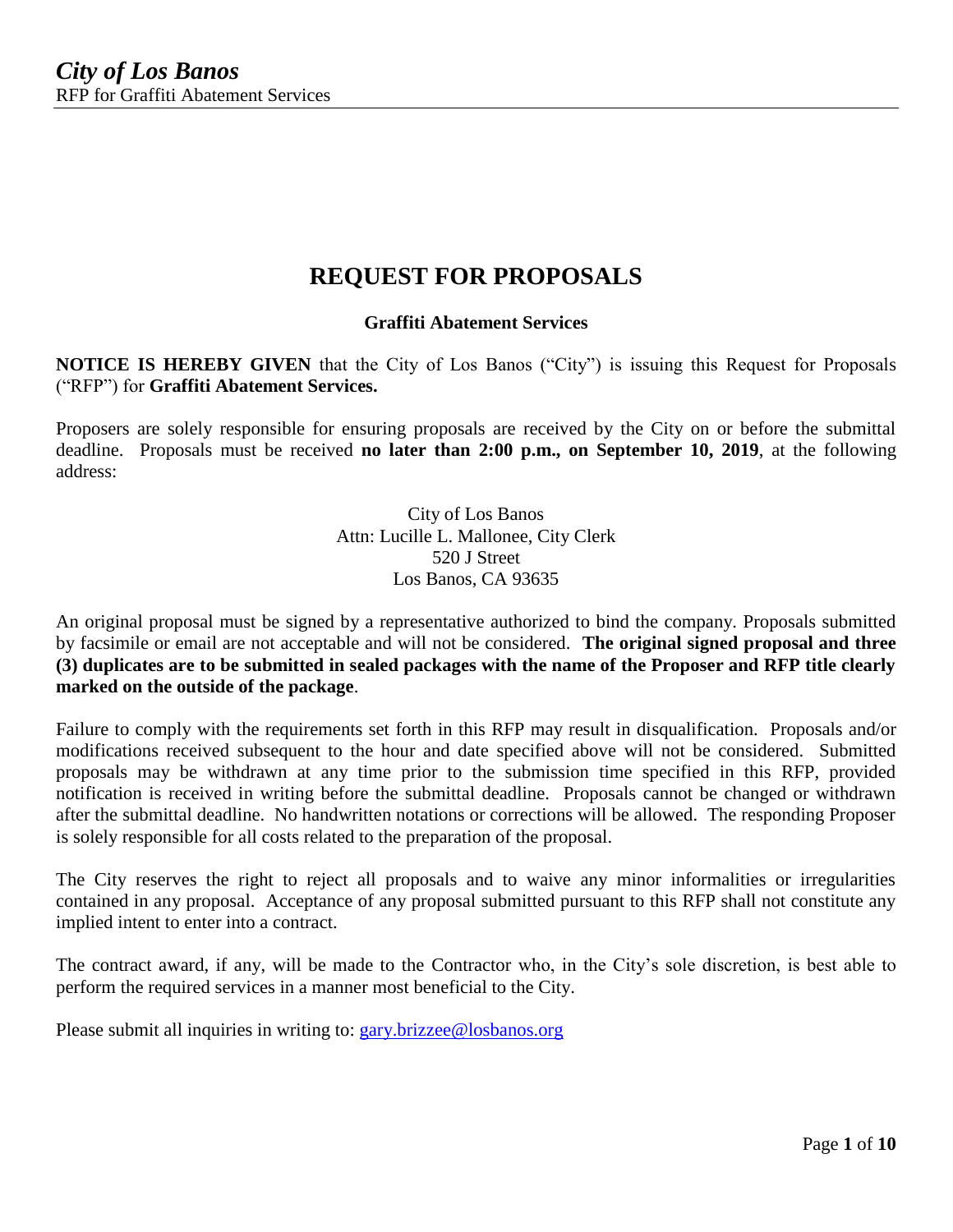# **I. INTRODUCTION**

#### **A. General Information**

The City of Los Banos is requesting proposals from qualified graffiti abatement service contractors to identify, record, abate, and monitor both private and public properties within the geographic boundaries of the City of Los Banos for occurrences of graffiti. The City is located in the western portion of Merced County, servicing an area of 10.48 square miles with a population of 41,898.

There is no expressed or implied obligation for the City of Los Banos to reimburse responders to this request for any expenses incurred in preparing proposals in response to this request. Materials submitted by respondents are subject to public inspection under the California Public Records Act (Government Code Sec. 6250 et seq.), unless exempt.

To be considered, the original signed proposal and three (3) duplicates of the proposal are to be submitted in sealed packages with the name of the Proposer and RFP title clearly marked on the outside of the package. Proposals must be submitted to Lucille L. Mallonee, City Clerk, 520 J Street, Los Banos, CA 93635, by **no later than 2:00 p.m. on September 10, 2019**. Proposals submitted by facsimile or email are not acceptable and will not be considered. The City reserves the right to reject any or all proposals submitted.

During the evaluation process, the City of Los Banos reserves the right, where it may serve the City's best interest, to request additional information or clarification from proposers, or to allow corrections of errors or omissions. At the discretion of the City of Los Banos, Contractors submitting proposals may be requested to make oral presentations as part of the evaluation process.

The City reserves the right to retain all proposals submitted and to use any idea(s) in a proposal regardless of whether that proposal is selected. Submission of a proposal indicates acceptance by the Contractor of the conditions contained in this request for proposals, unless clearly and specifically noted in the proposal submitted and confirmed in the contract between the City of Los Banos and the Contractor selected.

It is anticipated the selection of a Contractor will be completed on or before **September 12, 2019**. Following the notification of the selected Contractor, a recommendation and proposed contract will be prepared for review and approval by the City Council at the regularly scheduled City Council meeting on **September 18, 2019**. The City reserves the right to reject any or all proposals, to waive any nonmaterial irregularities or information in any proposal, and to accept or reject any items or combination of items.

# **B. Term of Engagement**

It is the intent of the City to contract for the services presented herein for an initial term of one (1) year. The City of Los Banos reserves the right to extend the term of this contract for three (3) additional oneyear terms subject to the satisfactory negotiation of terms, including a price acceptable to both the City and the selected Contractor. The proposal package shall present all-inclusive graffiti abatement service fees for the initial term of the contract.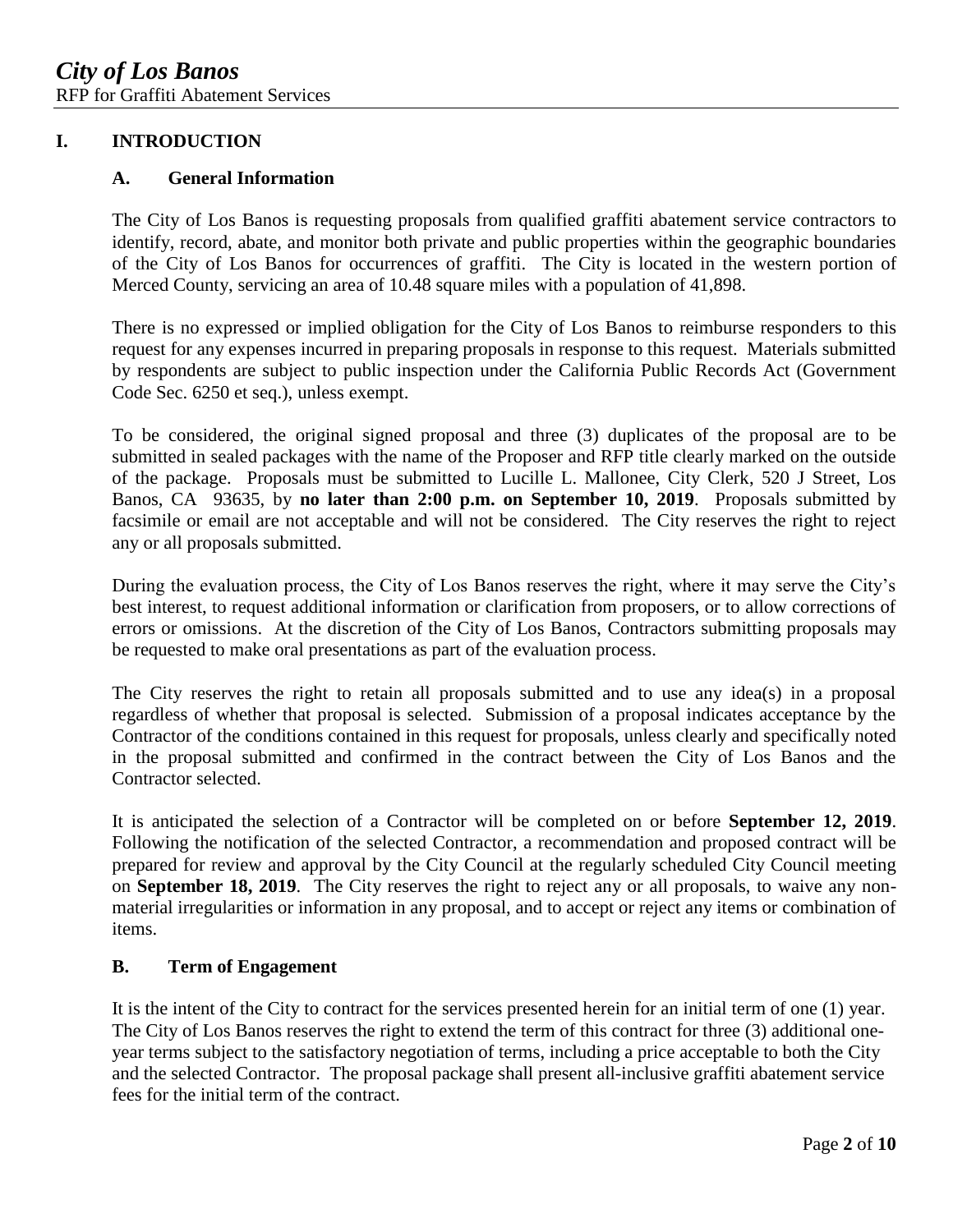# **II. NATURE OF SERVICES REQUIRED**

#### **A. Scope of the Work to be Performed**

The City desires to hire a graffiti abatement services Contractor who shall routinely patrol the City to identify, record, abate, and monitor both private and public properties within the City limits, for occurrences of graffiti, as desired below.

The selected Contractor shall be required to perform the following tasks:

- Contractor shall conduct three (3) weekly patrols of the City for graffiti. These patrols will include "hotspot" areas, major thoroughfares, alleys, parks, and other areas designated by the City. All graffiti located during said patrols will be promptly cleaned as outlined by this RFP.
	- If, after month number four (4) of the contract, the City determines that the number of weekly patrols requires adjustment, either up or down in frequency, the City and contractor will meet to amend the contract accordingly.
- Respond to and effectively abate all other reported graffiti occurrences within the City as outlined by this RFP.
- Contractor agrees to furnish graffiti removal services as follows:
	- Continued on-going removal of all graffiti utilizing the following techniques where applicable:
		- 1. Paint over using a color matching technique
		- 2. Chemical removal
		- 3. Water pressure, blasting, washing, or soda blasting
		- 4. Sand blasting
		- 5. Other method as agreed upon by City
- Digital photography. the Contractor shall photograph each occurrence of graffiti using a digital camera with the following capabilities:
	- A date and time stamp for each photograph.
	- 7.1 megapixel or higher resolution
	- Contractor is expected to provide their own camera
- Provide weekly reports of graffiti occurrences which includes photographs and location of graffiti, categorized by graffiti type, moniker, gang, location, notification type, and/or other agreed upon standard. Reports shall also include information regarding the quantity, type, and origination of all reports of graffiti abatement received by the contractor.
- Monitor and respond to all City website/other message-based efforts to report graffiti to the City.
- Be responsible for private property graffiti abatement process, from first contact and notification of owner/tenant through successful abatement following the requirements of the Los Banos Municipal Code for private property graffiti abatement and the requirements of this RFP.
- Assist with or complete expedient private property graffiti abatement and clean up. Contractor shall obtain all necessary permissions from property owner/tenant prior to graffiti removal.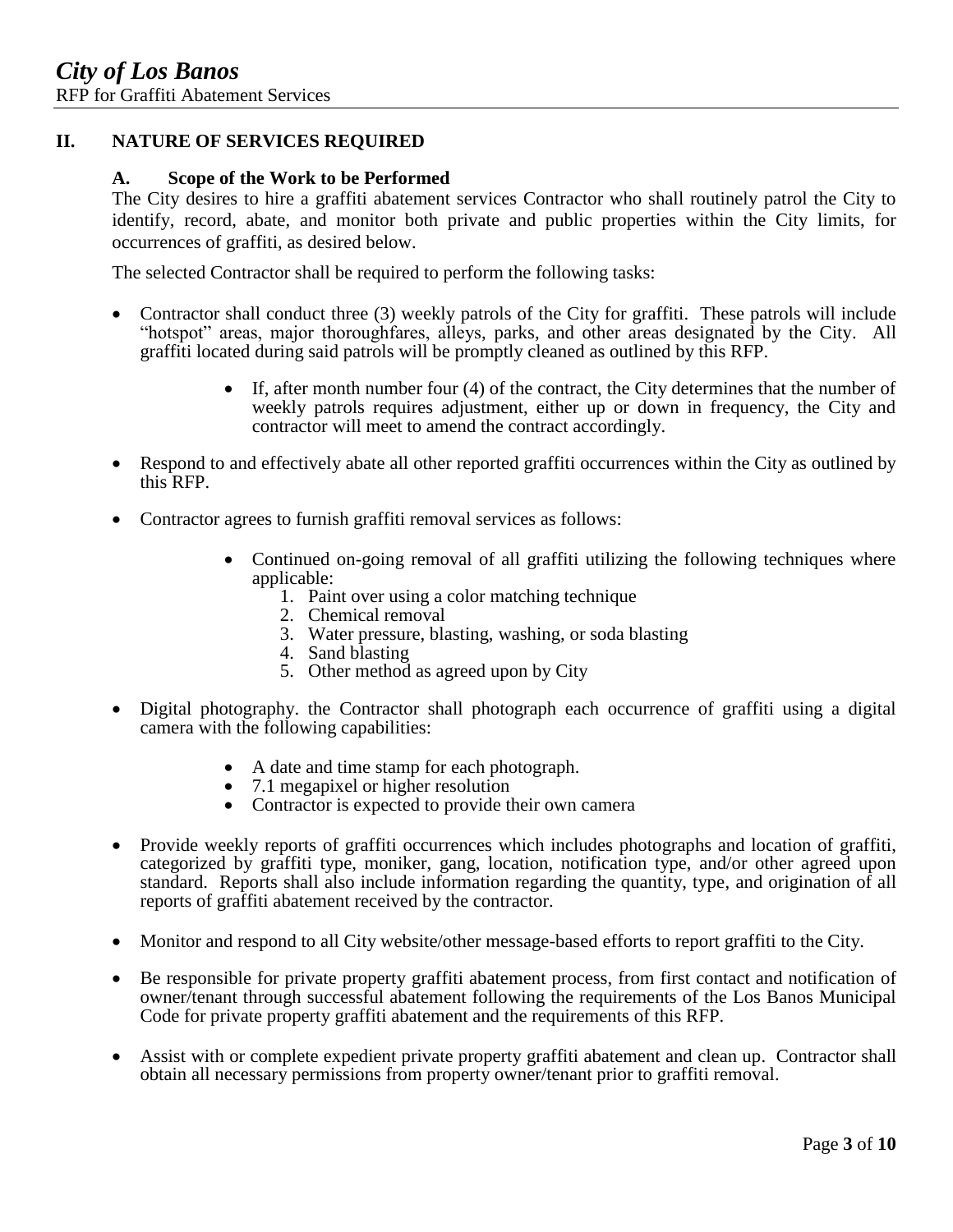- Special attention and expressed permissions will be sought for unique property cleanup efforts. For example, commercial signage, artwork, or other sensitive graffiti locations.
- Contractor and his/her staff will be expected to meet with the City upon request.
- Contractor shall use commercially accepted color matching/blending techniques and equipment to closely match adjacent painted surfaces.
- All underlying graffiti shall not be visible.
- Graffiti that is painted over shall be done with a paint color that closely matches adjacent surfaces. Such locations where graffiti has been previously painted over using non-matching colors, the area shall be painted over by the Contractor using a color that closely matches the rest of the surface.
- City-owned property shall be removed within two (2) business days.
- Obscene or vulgar graffiti shall be removed within one (1) business day.
- The Contractor shall use high quality commercial paint and appropriate graffiti removal chemical agents. If Contractor intends to use experimental or other non-traditional methods or materials, such methods or materials must be approved in writing by the Chief of Police or his designee, prior to use. The Contractor is responsible for any damage that occurs as a result of their chosen cleaning method.
- Graffiti on natural surfaces, such as unpainted block or wood, shall be removed with water/sand/other method. The Contractor is responsible for any damage that occurs as a result of their chosen cleaning method.
- All work shall be subject to approval of the Chief of Police or his designee.
- The Contractor shall contact the Chief of Police or his designee routinely to assess if there are upcoming events that will determine specific areas of attention that need to be addressed that week.
- Any work in need of correction shall be satisfactorily corrected by the Contractor at the Contractor's own expense within one (1) business day of said notification by the City.
- As approved by the Chief of Police, all Contractor vehicles will be appropriately marked to indicate the name of the Contractor, the vehicle's purpose, and contact information to report graffiti in Los Banos.
- Before the work shall be deemed complete, the entire area shall be placed in a neat and orderly condition. Debris and other excess material related to the graffiti removal process shall be removed from the site.
- Contractor shall have staff available by phone, cell phone or pager, Monday through Friday between 8:00 a.m. and 5:00 p.m. to respond to questions, verification of schedules, call-outs and other nonemergency requests or questions.
- Any damages caused by the Contractor or their employees, equipment, or materials shall be the responsibility of the Contractor.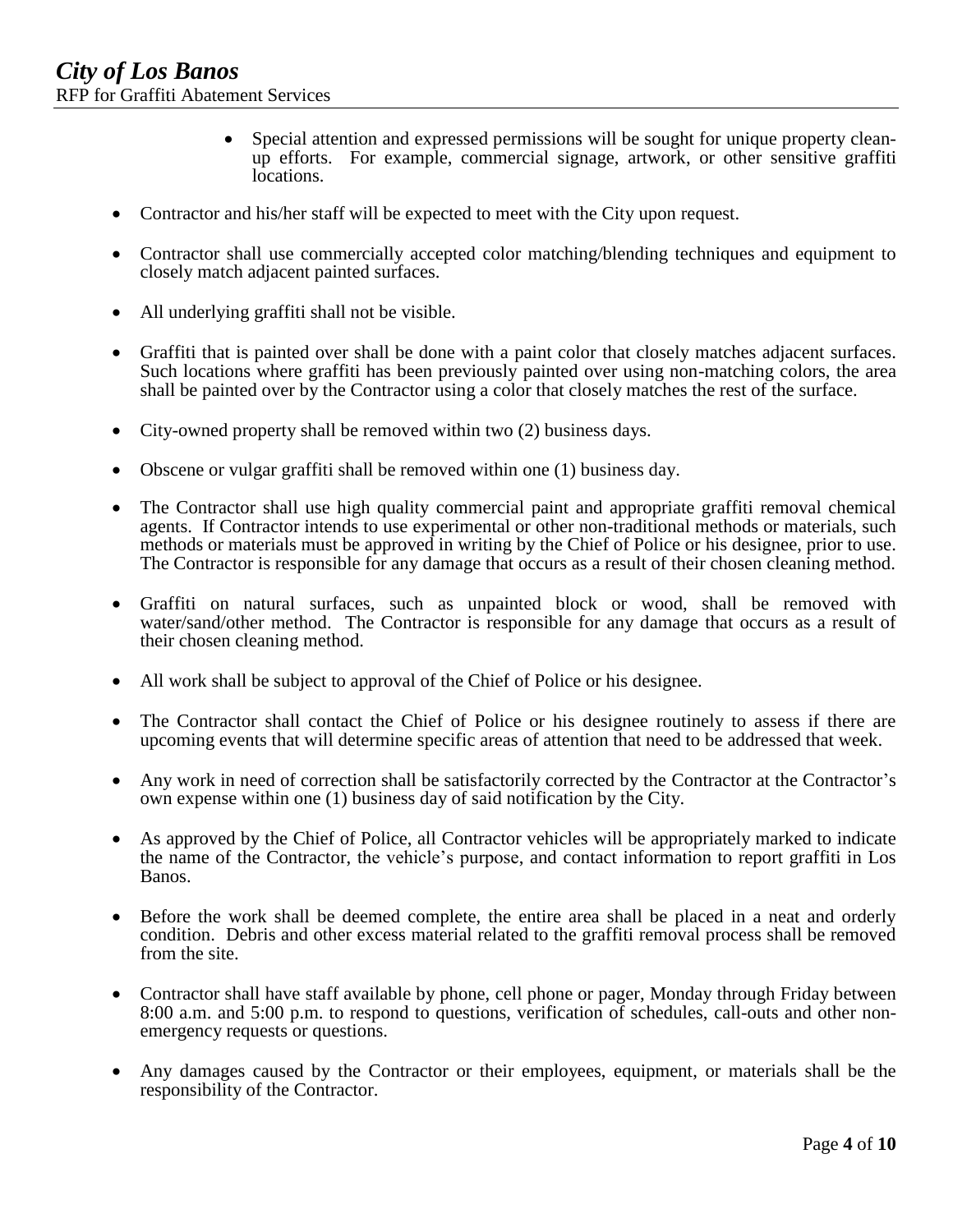The Contractor shall provide all personnel, equipment, vehicles, tools, materials, supervision, insurance, permits, licenses, and other items and services necessary to perform graffiti abatement services in the City.

#### **B. Work Product Retention**

All working papers and reports shall be retained at the Contractor's expense for a period of three (3) years after the working paper or report is provided to the City.

# **III. PROPOSAL REQUIREMENT**

#### **A. General Requirements**

The City will not give verbal responses to inquiries regarding information in this RFP, or verbal instructions prior to the submission deadline. All inquiries shall be submitted in writing. A verbal statement regarding the same by any person shall be non-binding. The City is not liable for any increased costs resulting from the Contractor accepting verbal directions. Any explanation desired by a Contractor must be requested to the City representative in writing no later than **September 5, 2019** at 5:00 p.m.

Inquiries concerning the Request for Proposals and the subject of the Request for Proposals must be made to:

> Gary Brizzee Chief of Police 945 Fifth Street Los Banos, CA 93635 (209) 827-2501 [gary.brizzee@losbanos.org](mailto:sonya.williams@losbanos.org)

**Submission of Proposal**. Proposals submitted by facsimile or email are not acceptable and will not be considered. The original signed proposal and three (3) duplicates are to be submitted in sealed packages with the name of the Proposer and RFP title clearly marked on the outside of the package. The Proposal shall be received by City Clerk of the City of Los Banos **by no later than 2:00 p.m. on September 10, 2019** for a proposal to be considered. The Proposal should address the items listed below. The Proposal should be addressed as follows:

> City of Los Banos Lucille L. Mallonee **City Clerk** 520 J Street Los Banos, CA 93635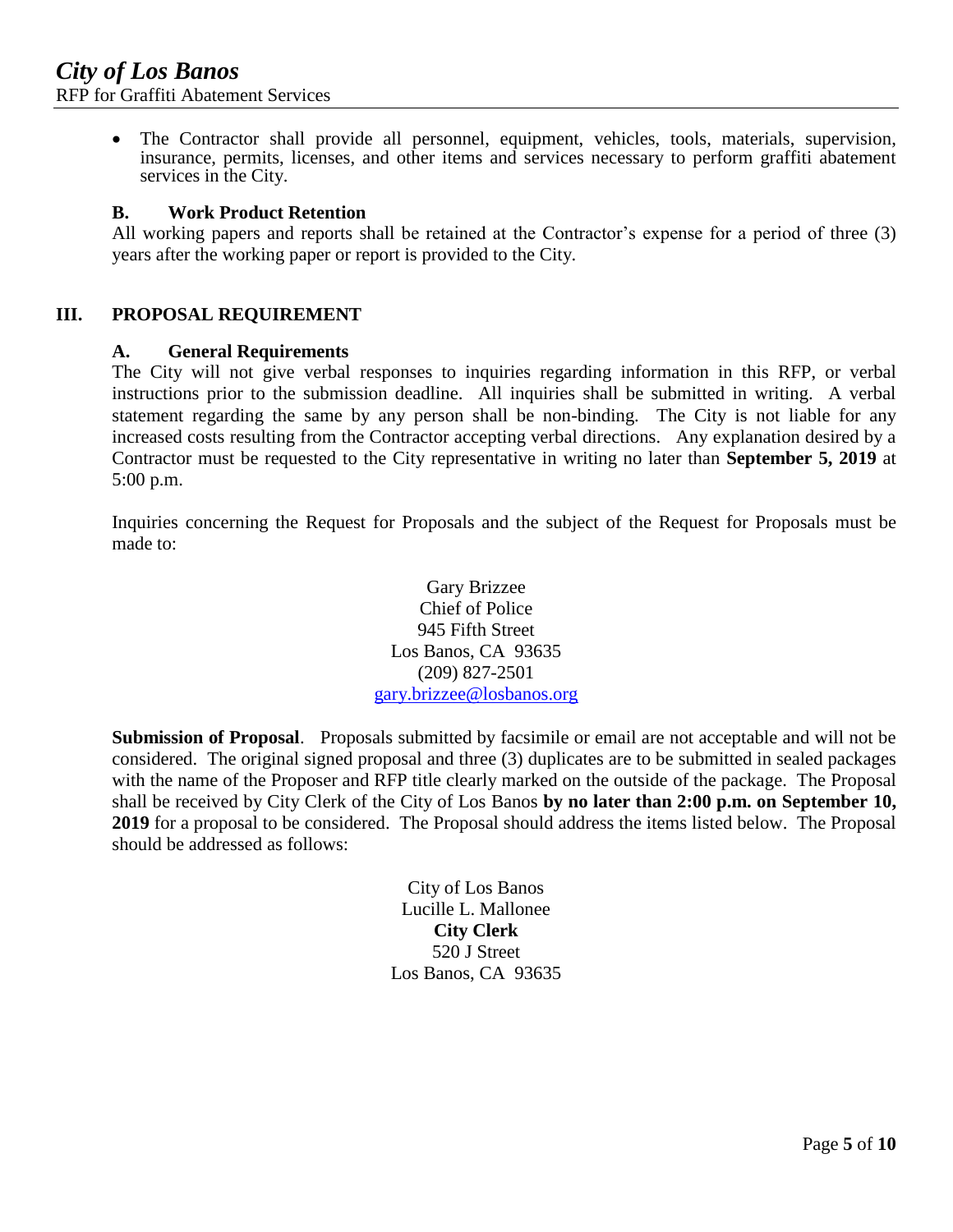The proposal shall consist of two parts

- **1.** The Technical Proposal
- **2.** The Cost Proposal

# **NO DOLLAR AMOUNTS SHOULD BE INCLUDED IN THE TECHNICAL PROPOSAL.**

# **B. Format for Proposal**

To facilitate the review of responses, all responses are required to adhere to the requirements listed below with regard to their proposal. The City strongly encourages respondents to ensure that RFP submissions are succinct and clearly organized. If the proposal is not in this format or does not include all of the listed items, it may be deemed non responsive. For ease of handling, all responses are to be provided in a standard  $8\frac{1}{2}$ " x 11" portrait format with binding on the left hand edge.

- Title Page showing the Request for Proposals subject; the Contractor's name; name, address, and telephone number of the contact person; and the date of the proposal.
- Table of Contents identifying the materials submitted by section and page number.
- Original Signed Transmittal Letter briefly stating the Proposer's understanding of the work to be done and the name(s) of the person(s) authorized to represent the Proposer, title, address, and telephone number.
- Detailed Proposal following the order set forth in Section C below.

# **C. Contents of Technical Proposal**

The purpose of the Technical Proposal is to demonstrate the qualifications, competence, and capacity of the Contractor seeking to undertake the graffiti abatement services contract, for the City, in conformity with the requirements of this request for proposals. As such, the substance of proposals will carry more weight than the form or manner of presentation. The Technical Proposal should demonstrate the qualifications of the Contractor and of the particular staff to be assigned to this engagement. It should also specify an approach that will meet the request for proposals requirements.

The Technical Proposal should address all points outlined in the request for proposals, excluding any cost information which shall be submitted in a separate sealed envelope included with the Technical Proposal package**.** The proposal should be prepared simply and economically, providing a straightforward, concise description of the proposer's capabilities to satisfy the requirements of this Request for Proposals. While additional data may be presented, the following subjects must be included as they represent the criteria against which the proposal will be evaluated.

# **NO DOLLAR AMOUNTS SHOULD BE INCLUDED IN THE TECHNICAL PROPOSAL.**

#### **1. License to Practice in California**

An affirmative statement should be included verifying the Contractor and all staff are properly licensed and permitted to perform the services described in this RFP.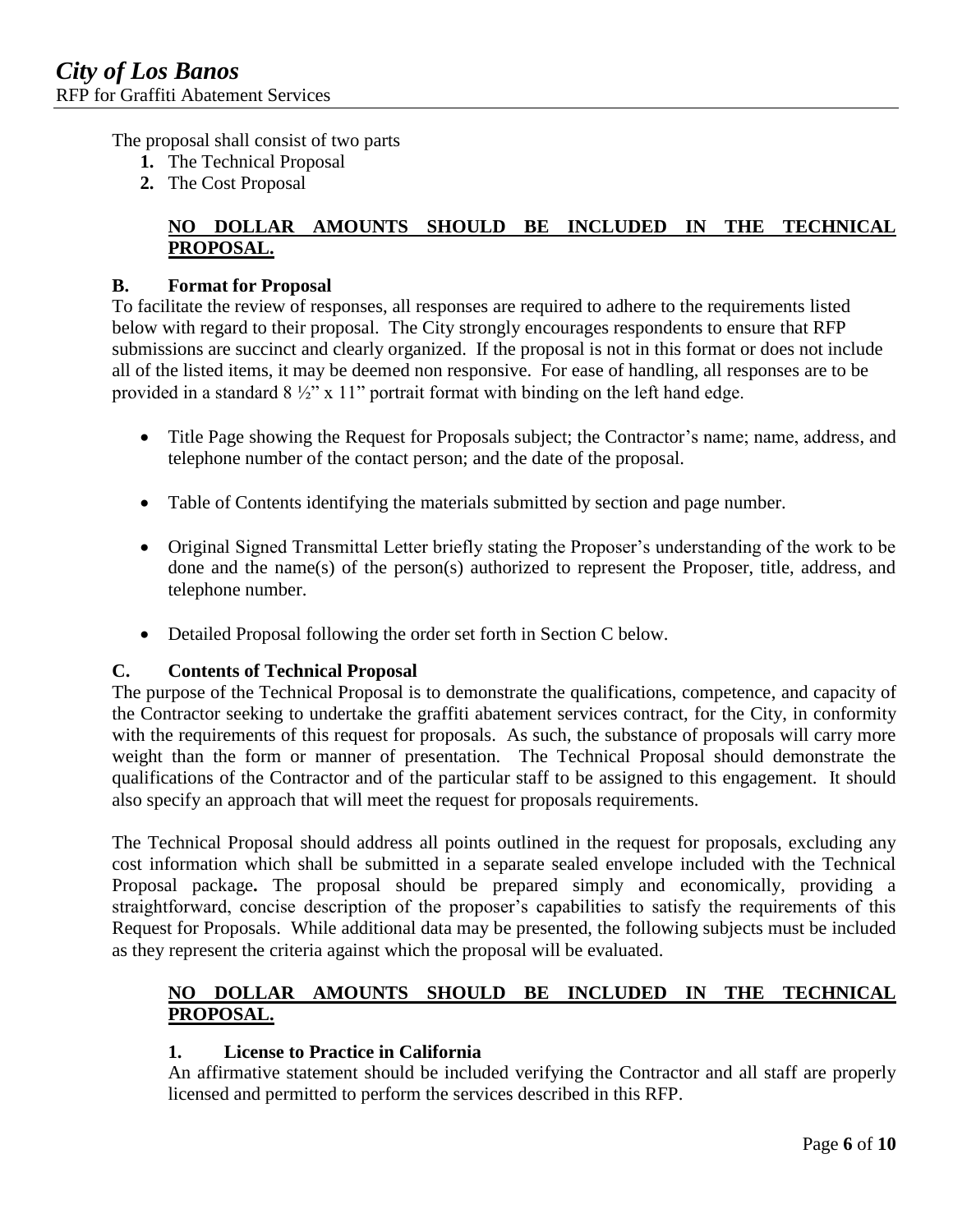# **2. Description of Qualifications**

Please provide a detailed description of the Contractor's qualifications to this RFP.

# **3. Implementation Plan**

Please provide a detailed response to address each task in the scope of work of this RFP.

# **4. Similar Engagements with Other Government Entities**

Please provide a list of a minimum of two (2) public agency client references for whom services similar to those outlined in the RFP are currently, or have been, provided. For each reference listed provide the name of the organization, dates for which the service(s) are/were provided, type of service(s) provided, and the name, address and telephone number of the responsible person within the reference's organization. The City reserves the right to contact any or all of the listed references regarding the audit services performed by the Proposer.

# **5. Insurance Coverage**

The Contractor shall provide Commercial General Liability Insurance coverage in the amount of \$2,000,000 per occurrence; \$4,000,000 general aggregate, and Comprehensive Automobile Liability coverage in the amount of \$2,000,000 combined single limit. Provide Worker's Compensation with statutory limits of liability and Employer's Liability coverage with minimum \$1,000,000 limits of liability. For General Liability and Automobile coverage's, the City of Los Banos must be named as an additional insured. For the Worker's Compensation coverage's provide a Waiver of Subrogation naming the same entity.

#### **D. Contents of Cost Proposal**

# **1. Total Cost, Per Contract Year**

The Cost Proposal should contain a detailed breakdown of the cost for performing the services described in this Request for Proposals. The total cost, per contract year, is to contain all direct and indirect costs including all out-of-pocket expenses.

# **The Cost Proposal shall be submitted in a separate sealed envelope, included with the Proposal package.**

#### **2. Manner of Payment**

Payments will be made in accordance with the Professional Services Agreement agreed to by the City and Contractor.

# **IV. EVALUATION PROCEDURES**

#### **A. Evaluation Criteria**

Proposals will be evaluated using the set forth criteria. Contractors meeting the mandatory criteria will have their proposals evaluated and scored for both technical qualifications and price. The following represent the principal selection criteria, which will be considered during the evaluation process.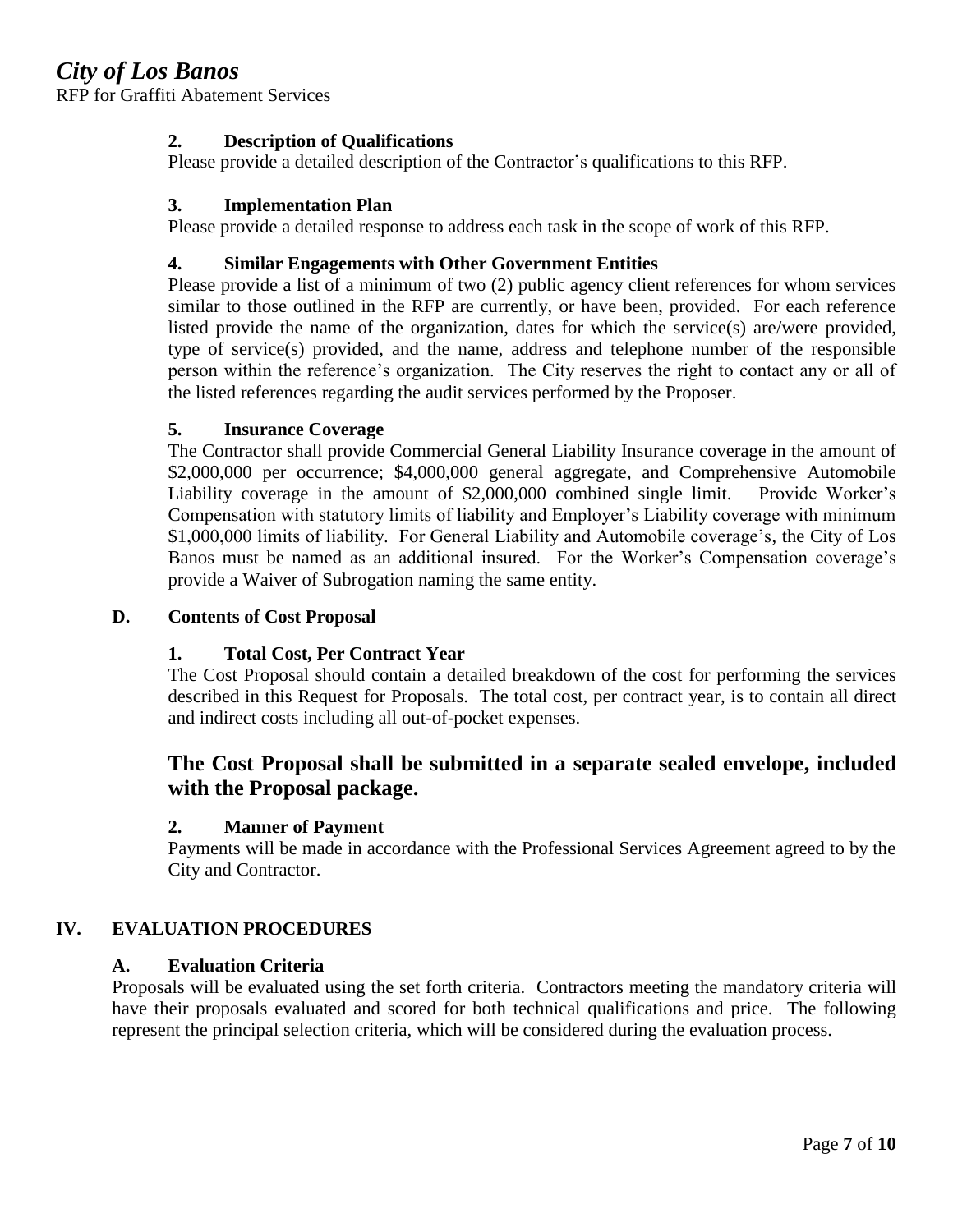- The Contractor's experience to successfully provide graffiti abatement services;
- The ability and willingness of the Contractor to meet all requirements as outlined in the scope of work;
- References and past history of graffiti removal in other communities in providing graffiti abatement service needs to other governmental organizations, or any other organizations;
- Requested changes to City Standard Professional Services Agreement; and
- The thoroughness and conformity of the proposal package and the cost of the service.

All interested parties are encouraged to submit proposals to the RFP, as the award is not based solely on the lowest cost proposal submitted. Total cost will be taken into consideration, but the Proposer's capabilities, competence, and capacity will be considered as well. The City reserves the right to choose the overall best Contractor according to the City's criteria. The City, and its designated representatives, shall be the sole judge of its own best interest, the proposal, and the resulting negotiated agreement. The City's decisions will be final.

The above factors, along with other factors that the City may deem appropriate, will be used to identify the proposal that represents the best value, which will be the basis for the contract award.

The most qualified and responsive proposer will be selected for contract negotiations. If agreement cannot be reached with the first ranked proposer, the City may open negotiations with the next ranked proposer(s). A contract award may be made to the responsible proposer whose proposal will be best for the City considering evaluation factors outlined above. All proposers participating in the process shall be notified in writing of the successful award.

#### **V. SPECIAL CONDITIONS**

#### **A. Contract and Insurance Requirements.**

The selected proposer shall be required to enter into a City-prepared Professional Services Agreement approved by the City Attorney. Proposers shall be prepared to accept the terms and conditions of the City's Standard Professional Services Agreement including all insurance requirements. The successful Proposer's bid and the terms and conditions stated in this RFP will be made part of the contract between the City of Los Banos and the Proposer. This RFP outlines the specifications and requirements, but not necessarily all of the terms and conditions that will be incorporated into the final agreement between the City of Los Banos and the successful Proposer.

#### **B. Reservations.**

This RFP does not commit the City to award a contract, to defray any costs incurred in the preparation of a proposal pursuant to this RFP, or to procure or contract for work. No payment of any kind will be provided to the Proposer responding to this RFP, or parties they represent, for obtaining any of the information solicited.

#### **C. Public Records.**

All proposals submitted in response to this RFP become the property of the City. Information in the proposal, unless specified as trade protected, may be subject to public review. Any information contained in the proposal that is proprietary must be clearly designated. Marking the entire proposal as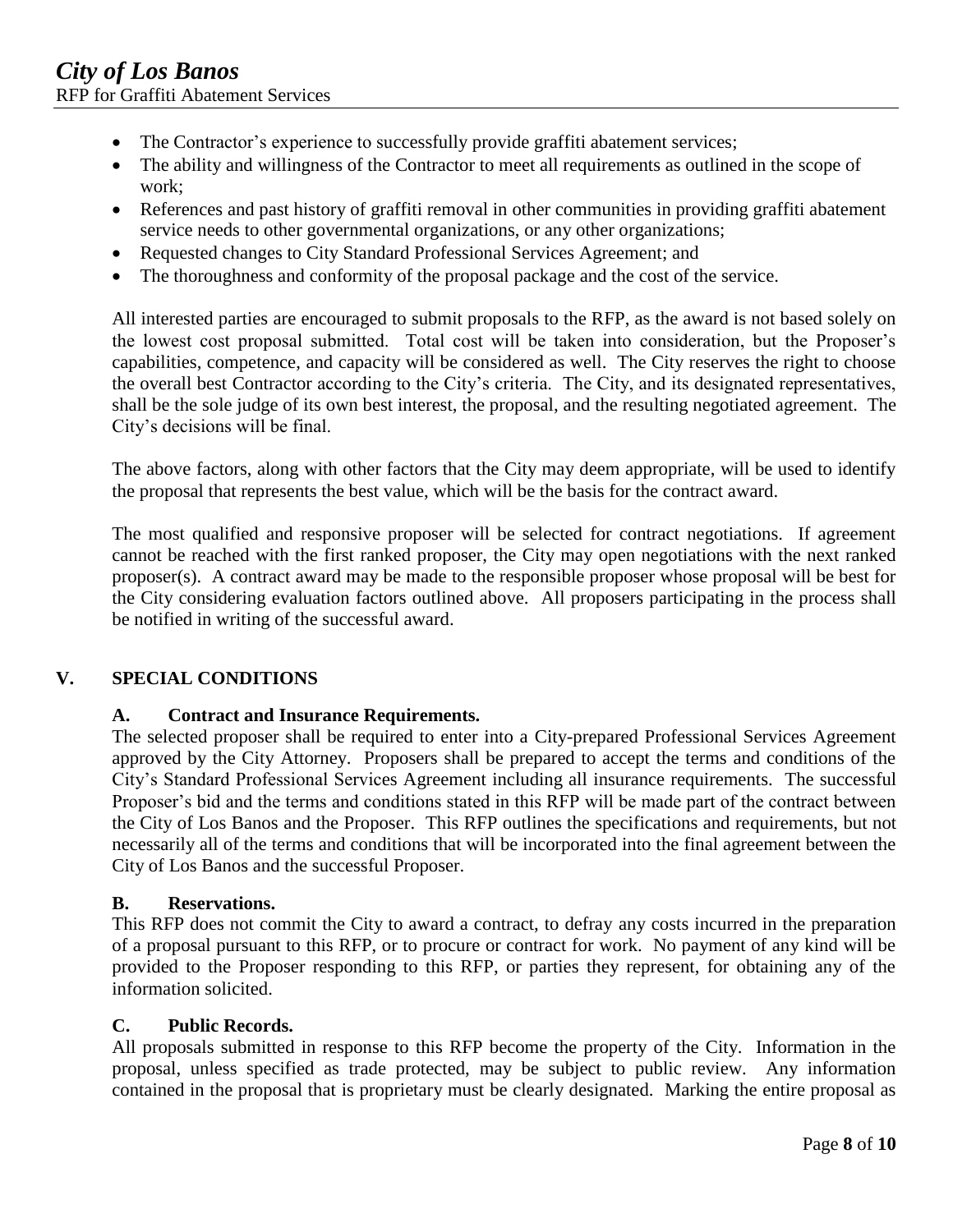proprietary will be neither accepted nor honored. Proprietary information submitted in response to this RFP will be handled in accordance with the California Public Records Act.

# **D. Right to Cancel and Amend.**

The City reserves the right to cancel, for any or no reason, in part or in its entirety, this RFP, including but not limited to: selection schedule, submittal date, and submittal requirements. If the City cancels or revises the RFP, all Proposers will be notified in writing.

#### **E. Proposer's Questions.**

The City will not give verbal responses to inquiries regarding information in this RFP, or verbal instructions prior to the submission deadline. All questions shall be submitted in writing to Gary Brizzee, Chief of Police, at gary.brizzee@losbanos.org. A verbal statement regarding same by any person shall be non-binding. The City is not liable for any increased costs resulting from the Proposer accepting verbal directions. Any explanation desired by a Proposer must be requested to the City representative in writing no later than **5:00 p.m. on September 5, 2019.** If explanation is necessary, a reply shall be made in the form of an addendum to the RFP, a copy of which shall be posted on the City's website at www.losbanos.org on or before **September 6, 2019**.

# **F. Additional Information.**

The City reserves the right to request additional information and/or clarification from any or all Proposers.

# **G. Conflict of Interest.**

Proposer covenants that the company, its officers, employees and/or agents presently have no interest and shall not acquire any interest, direct or indirect, financial or otherwise, which would conflict in any manner or degree with the performance of the services requested herein by the City. Proposer further covenants that, in the performance of any contract or agreement resulting from this RFP, no subcontractor or person having such an interest shall be employed by the City. Proposer certifies that to the best of Proposer's knowledge, no one who has or will have any financial interest under any contract or agreement resulting from this RFP is an officer or employee of the City.

#### **H. Release of Public Information.**

Proposers who respond to this RFP and wish to release information to the public regarding selection, contract award or data provided by the City must receive prior written approval from the City before disclosing such information to the public.

#### **I. Non-Assignment.**

If a contract is awarded, the selected Proposer shall neither assign nor delegate, in part or in whole, any duties without the prior written consent of the City which shall not be unreasonably withheld.

#### **J. Collusion.**

Each Proposer certifies that the company, its officers, employees, and/or agents are not a party to any collusive action, fraud, or any action that may be in violation of the Sherman Antitrust Act. The Proposer certifies that the company, its officers, employees, and/or agents have not offered or received any kickbacks or inducements from any other bidding Proposer, supplier, manufacturer, or subcontractor in connection with the proposal and that the company, its officers, employees, and/or agents have not conferred on any public employee having official responsibility for this procurement transaction any payment, loan, subscription, advance, deposit of money, services, or anything of more than nominal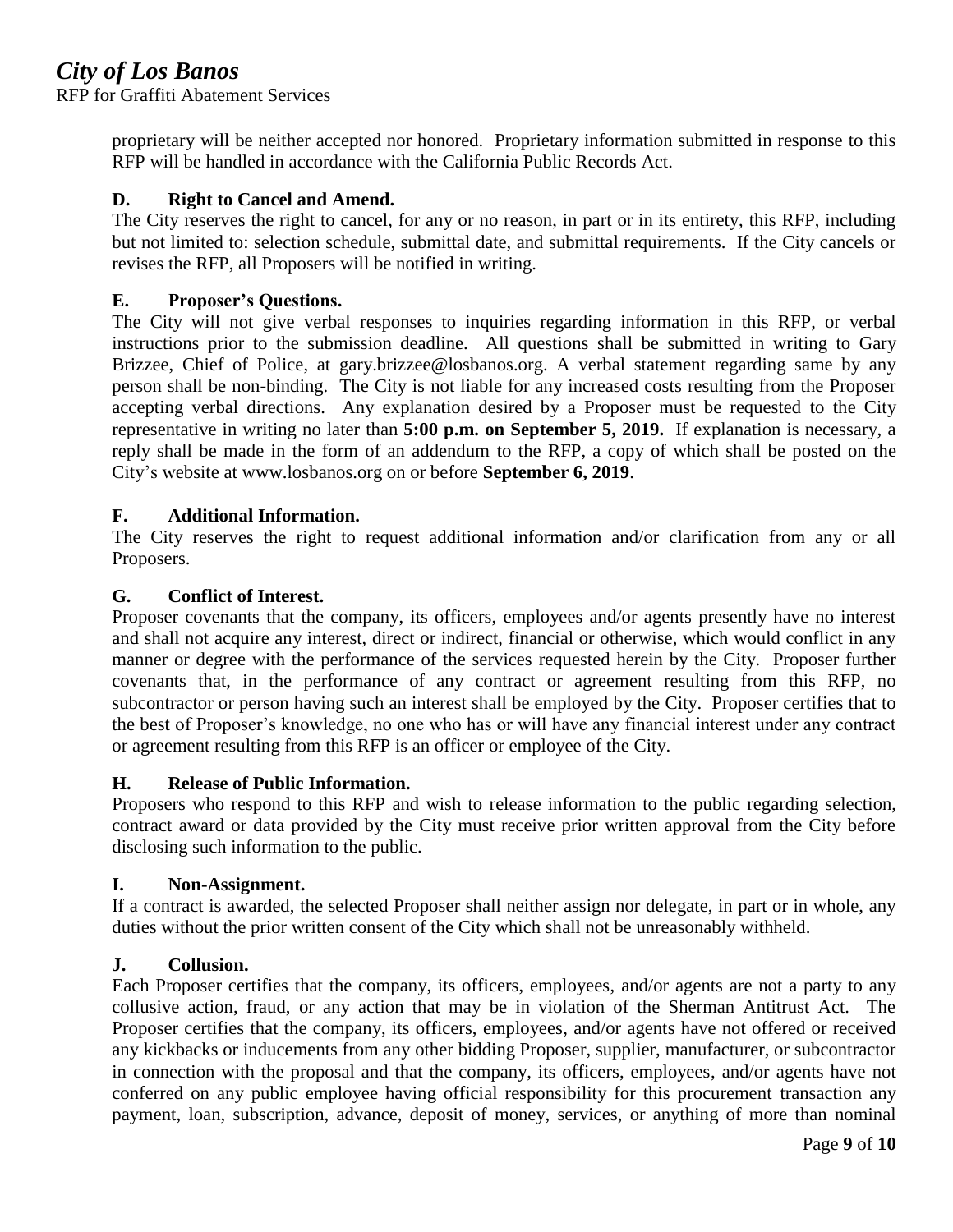value. Any or all bids shall be rejected if there is any reason to believe collusion exists among the bidding Proposers. More than one bid from an individual, firm, contractor, partnership, corporation, or association under the same or different names may be rejected. Reasonable grounds for believing that a bidding Proposer has interest in more than one proposal for the work being proposed may result in rejection of all bids in which the bidding Proposer is believed to have interest.

#### **K. Debarment.**

By submitting a proposal, the Proposer certifies that the company is not currently debarred from submitting proposals and/or bids for contracts issued by any City or political subdivision or agency of the State of California, and that it is not an agent of a person or entity that is currently debarred from submitting proposals and/or bids for contracts issued by any City or political subdivision or agency of the State of California.

#### **L. Equal Employment Opportunity Compliance.**

The selected Proposer shall not discriminate against any employee or applicant for employment because of race, creed, color, or national origin. The Proposer shall take affirmative action to ensure that all employees and applicants for employment shall be treated with equality in all aspects of employment processes including, but not limited to, hiring, transfer, promotion, training, compensation and termination, regardless of their race, creed, color, sex, national origin, age, or physical handicap.

# **M. Right to Audit.**

The selected Proposer shall maintain such financial records and other records as may be prescribed by the City or by applicable federal and state laws, rules, and regulations. The selected Proposer shall retain these records for a period of three (3) years after final payment, or until they are audited by the City, whichever event occurs first. These records shall be made available during the term of the contract or service agreement and the subsequent three-year period for examination, transcription, and audit by the City or its designees.

#### **Attachments:**

Professional Services Agreement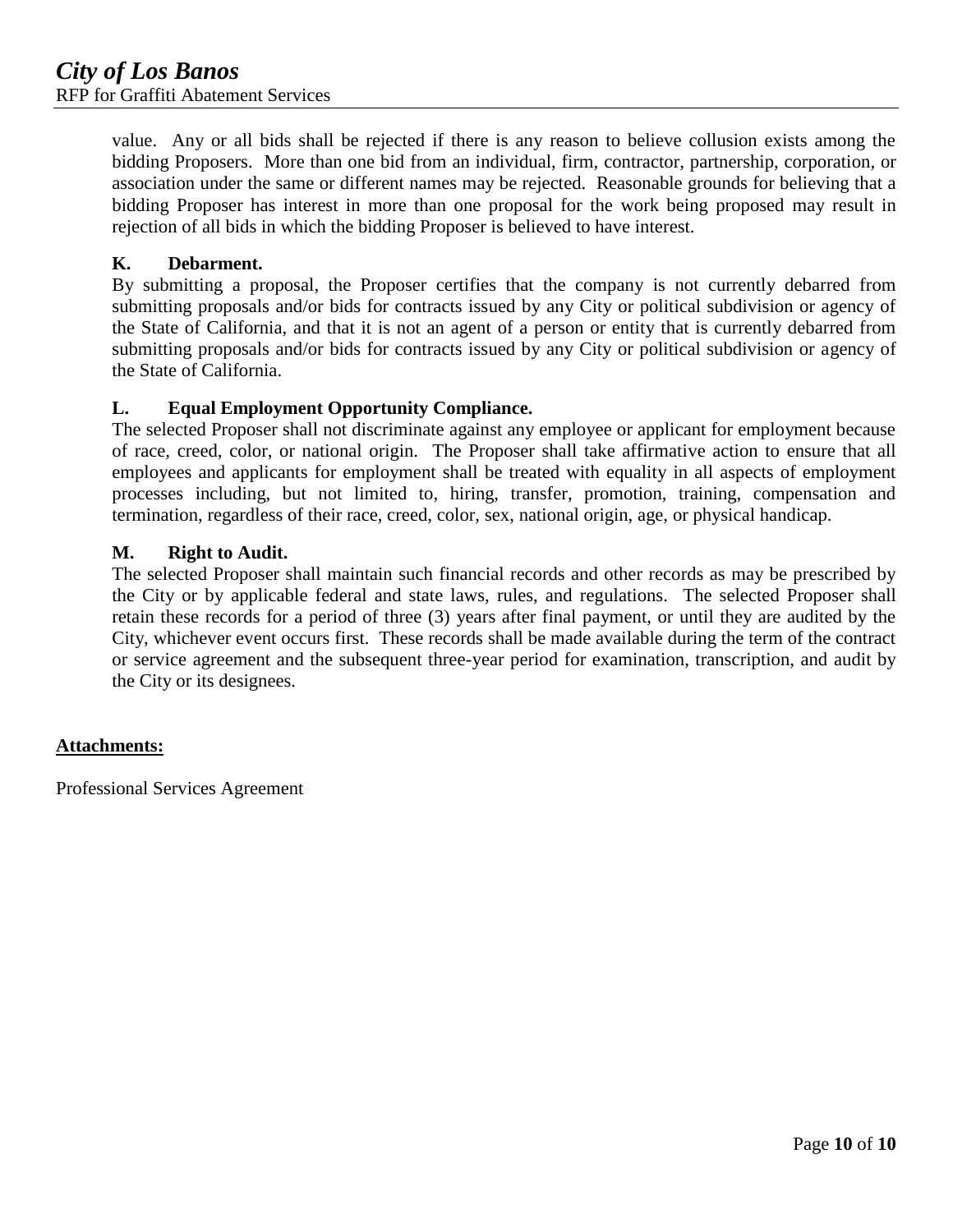# **PROFESSIONAL SERVICES AGREEMENT FOR <<Description of Services>> SERVICES [<<Consultant Name>>]**

THIS AGREEMENT is made and entered into this \_\_\_\_ day of \_\_\_\_\_\_\_\_ 20\_\_, by and between the City of Los Banos, a municipal Corporation (herein referred to as "City") and <<Consultant Name>> (herein referred to as "Consultant").

# RECITALS

A. WHEREAS, City proposes to have Consultant perform the services described herein below;

B. WHEREAS, Consultant represents that it has that degree of specialized expertise contemplated within California Government Code, Section 37103, and holds all necessary licenses to practice and perform the services herein contemplated;

C. WHEREAS, City has solicited and received a proposal from Consultant, has reviewed the previous experience and evaluated the expertise of Consultant, and desires to retain Consultant to render professional services under the terms and conditions set forth in this Agreement;

D. WHEREAS, City and Consultant desire to contract for specific services described below and desire to set forth their rights, duties and liabilities in the services to be performed; and

E. WHEREAS, no official or employee of City has a financial interest, within the provisions of California Government Code, Sections 1090-1092, in the subject matter of this A greement. this Agreement.

NOW, THEREFORE, for and in consideration of the mutual covenants and conditions contained herein, the parties hereby agree as follows:

**Term.**  $\leq$  The term of this Agreement shall commence upon execution of this ement and City's issuance to Consultant a notice to proceed for all or a portion of the work and shall terminate upon City's acceptance and payment for all or such portion of the work as was authorized by such notice, unless terminated earlier as set forth herein.>>

# [ALTERNATIVE]

<<The term of this Agreement shall commence on the above written date, and shall terminate on the day of \_\_\_\_\_\_\_, 20\_\_\_, unless terminated earlier as set forth herein.>>

2. **Scope of Services.** <<Consultant shall provide the professional services described in the City's Request for Proposal ("RFP") attached hereto as **Exhibit \_\_** and incorporated herein by reference and Consultant's Response to City's RFP (the "Proposal"). A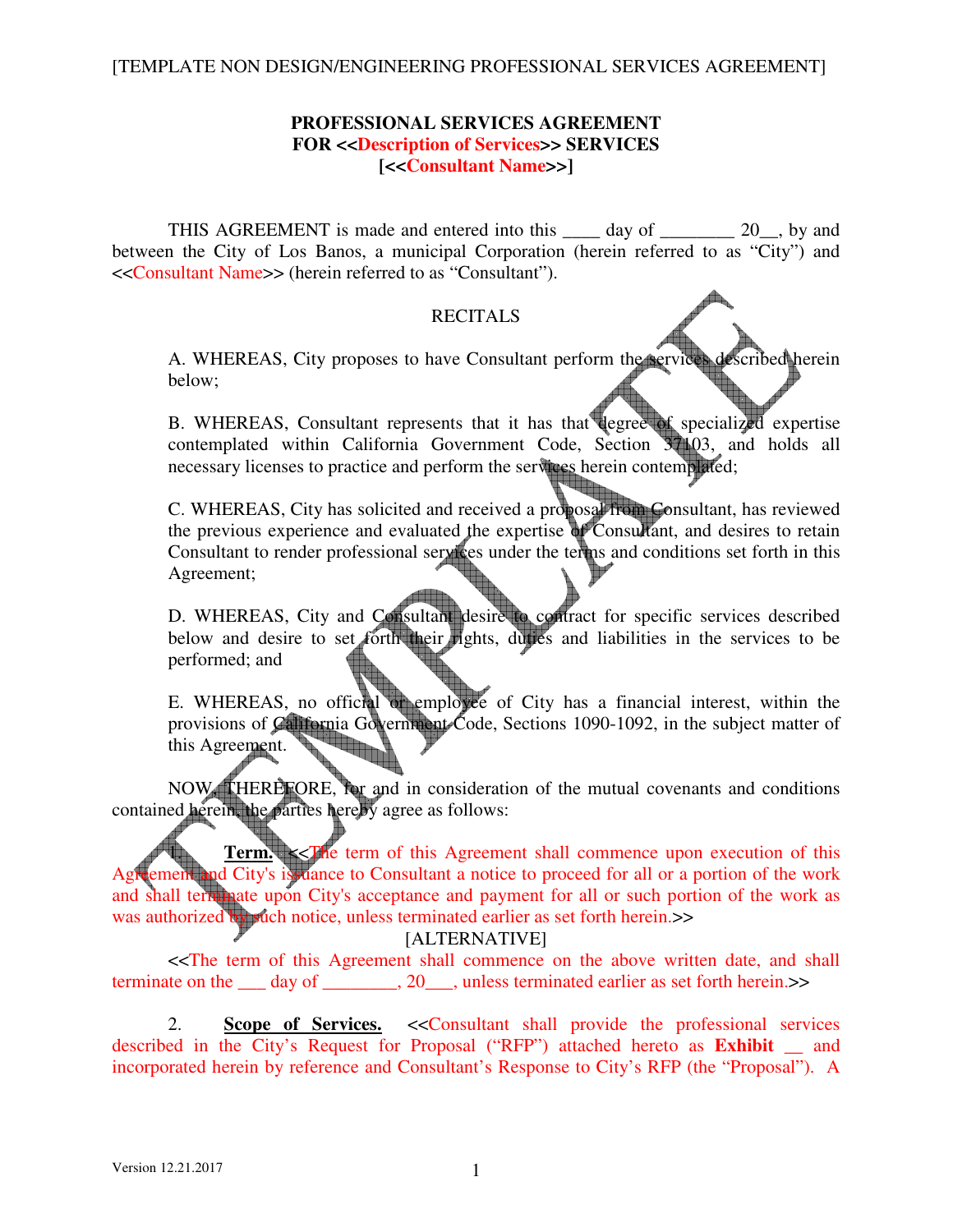copy of said Proposal is attached hereto as **Exhibit \_\_** and incorporated herein by this reference.>>

# [ALTERNATIVE]

<< Consultant shall diligently perform all the services described in the Scope of Services attached hereto as **Exhibit \_\_** and incorporated herein by reference. The City may elect to delete certain tasks of the Scope of Services at its sole discretion.>>

Notwithstanding services described above, the City may request and Consultant may agree to perform other services. The scope of such services and compensation shall be agreed to in writing, signed by both parties and shall become a part of this Agreement.

2.1. All professional services shall be performed by Consultant or under Consultant's supervision. All professional services to be provided by Consultant pursuant to this Agreement shall be provided by personnel experienced in their respective fields and in a manner consistent with the standards of care, diligence and skill ordinarily exercised by professional Consultants in accordance with sound professional practices.

2.2 Consultant acknowledges that City may enter into agreements with other consultants for services similar to the services that are subject to this Agreement or may have its own employees perform services similar to those services contemplated by this Agreement.

3. **Time of Performance. <<**Time is of the essence in the performance of services under this Agreement and the services shall be performed to completion in a diligent and timely manner. The failure by Consultant to perform the services in a diligent and timely manner may manner. The failure by Consultant to perform the result in termination of this Agreement by City.>>

# **[ALTERNATIVE]**

<< Time is of the essence in the performance of services under this Agreement and Consultant shall perform the services in accordance with the Project Schedule attached hereto as **Exhibit** <u>and incorporated herein</u> by reference. The failure by Consultant to strictly adhere to the schedule may result in termination of this Agreement by City.>>

Notwithstanding the foregoing, Consultant shall not be responsible for delays due to causes beyond Consultant's reasonable control. However, in the case of any such delay in the services to be provided for the Project, each party hereby agrees to provide notice to the other party so that all delays can be addressed.

4. **Compensation.** <<City shall pay Consultant for the services on a time and expense not-to-exceed basis in accordance with the provisions of this Section and the Pricing Proposal submitted by Consultant attached hereto as **Exhibit** and incorporated herein by reference. Consultant's compensation for all work performed in accordance with this Agreement, including all reimbursable items and sub Consultant fees, shall not exceed **<<**dollar amount**>>** unless authorized in writing by the City and approved by the City Council.>>

[ALTERNATIVE]

<< Consultant shall be paid in accordance with the fee schedule set forth in **Exhibit** \_\_ attached hereto and made a part of this Agreement (the "Fee Schedule"). Consultant's compensation shall in no case exceed <<dollar amount.>>>>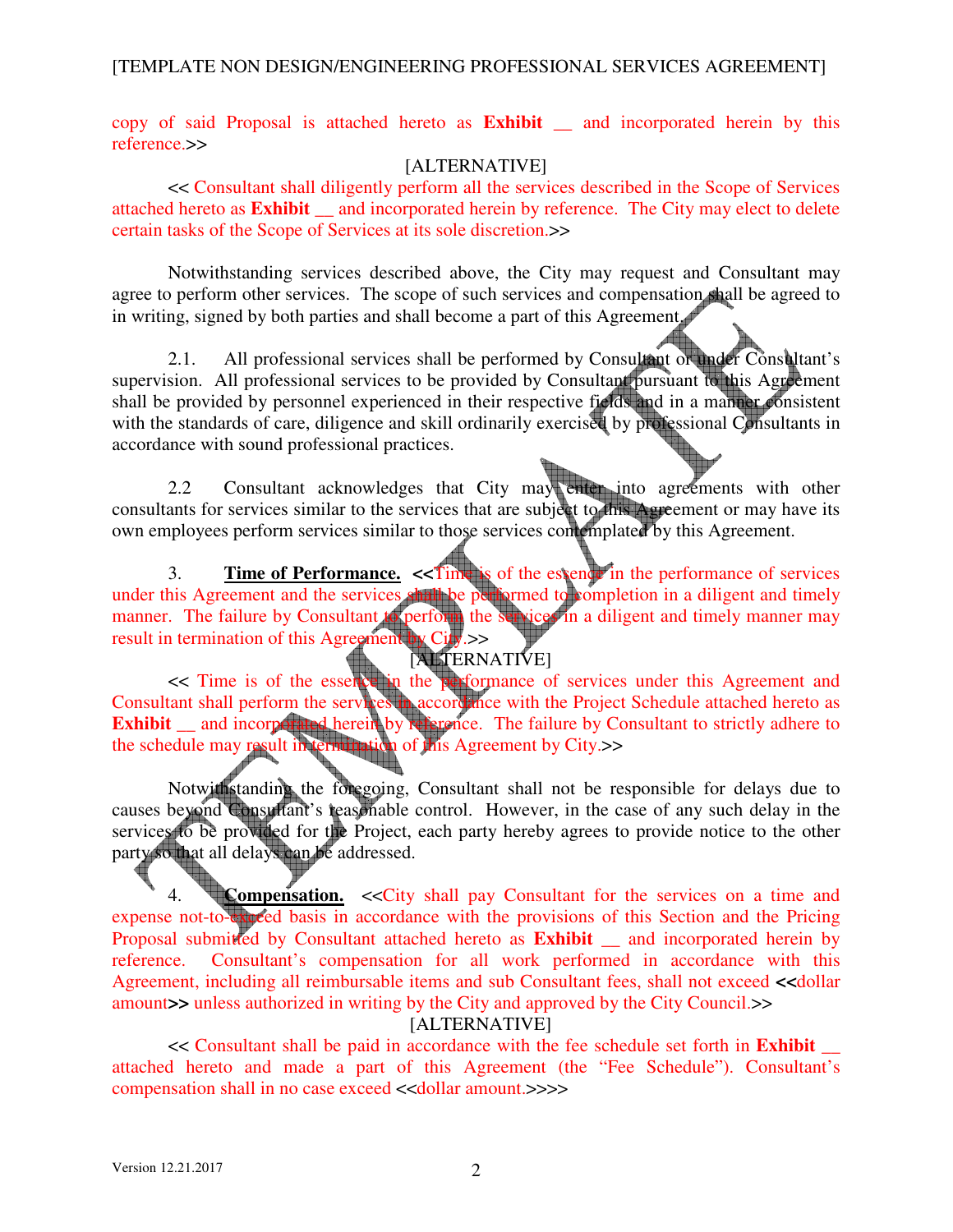# [ALTERNATIVE]

<< City shall pay Consultant for the services on a time and expense not-to-exceed basis in accordance with the provisions of and the Project Budget this Section and the Staff Hour and Fee Estimate as well as the Consultant's Schedule of Charges as set forth in **Exhibit** \_\_ and incorporated herein by reference. Consultant's compensation for all work performed in accordance with this Agreement, including all reimbursable items and sub consultant fees, shall not exceed <<dollar amount>> without additional authorization from City.>>

4.1 Consultant shall submit monthly invoices to City describing the work performed the preceding month. Consultant's bills shall include the name of the person who performed the work, a brief description of the services performed and the specific Task in the Scope of Services to which it relates, the date the services were performed, the number of hours spent on all work billed on an hourly basis, and a description of any reimbursable expenditures. No billing rate changes shall be made during the term of this Agreement without the prior written approval of City. City shall pay Consultant no later than thirty (30) days after receipt of the monthly invoice by the City.

4.2 City shall reimburse Consultant only for those costs or expenses specifically approved in this Agreement, or specifically approved in advance by City. Unless otherwise approved, such costs shall be limited and in accordance with Schedule of charges set forth in the Proposal attached hereto as **Exhibit \_\_** and incorporated herein by reference.

 4.3 Consultant shall not receive any compensation for Additional Work without the prior written authorization of City. As used herein, "Additional Work" means any work that is determined by City to be necessary for the proper completion of the Project, but which is not included within the Scope of Services and which the parties did not reasonably anticipate would be necessary at the execution of this Agreement. Compensation for any authorized Additional Work shall be billed in accordance with the Billing Rates as set forth in **Exhibit \_\_** and on the terms set forth in this Article 4.

5. **Contract Administration.** The << identify city representative by title>> shall have the authority to act for City under this Agreement. The <<identify city representative by title>> or his/her authorized representative shall represent City in all matters pertaining to the services to be rendered pursuant to this Agreement. Consultant shall designate a representative for purposes of this Agreement who shall have the authority to act for Consultant under this Agreement.

6. **Project Managers.** City shall designate a Project Manager to work directly with Consultant in the performance of this Agreement. Consultant shall designate a Project Manager, who shall coordinate all phases of the Project. This Project Manager shall be available to City at all reasonable times during the Agreement term. Consultant has designated  $\leq$ name of project manager>>, to be its Project Manager. Consultant shall not remove or reassign the Project Manager without the prior written consent of City. City's approval shall not be unreasonably withheld.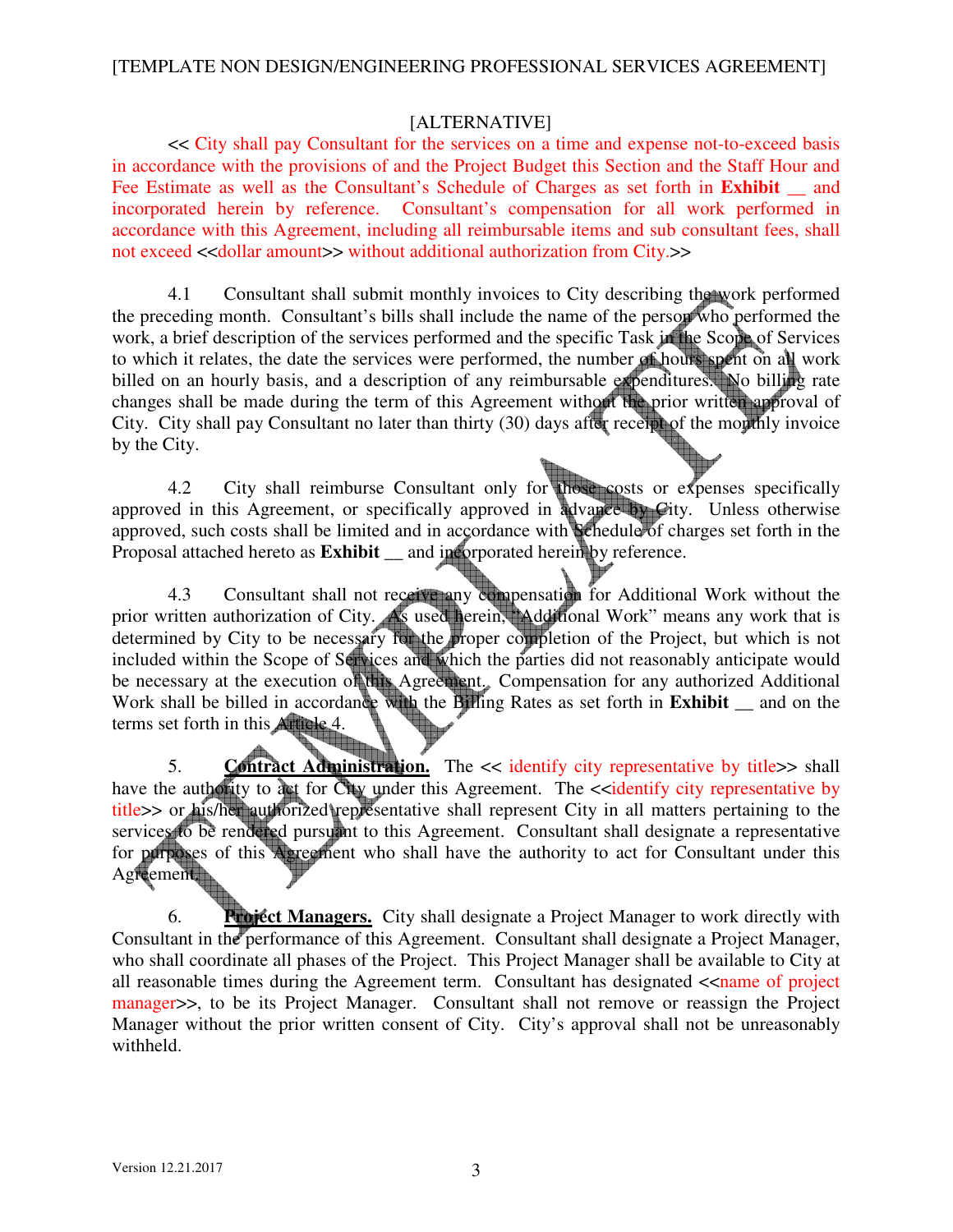7. **Indemnification.** When the law establishes a professional standard of care for Consultant's Services, to the fullest extent permitted by law, Consultant shall indemnify, protect, defend, and hold harmless City and any and all of its officials, employees and agents from and against any and all losses, liabilities, damages, costs, and expenses, including legal counsel's fees and costs but only to the extent the Consultant (and its Sub consultants), are responsible for such damages, liabilities and costs on a comparative basis of fault between the Consultant (and its Sub consultants) and the City in the performance of professional services under this agreement.

Other than in the performance of professional services and to the full extent permitted by law, Consultant shall indemnify, defend, and hold harmless City, and any and all of its employees, officials and agents from and against any liability (including liability for claims, suits, actions, arbitration proceedings, administrative proceedings, regulatory proceedings, losses, expenses or costs of any kind, whether actual, alleged or threatened, including legal counsel's fees and costs, court costs, interest, defense costs, and expert witness fees), where the same arise out of, are a consequence of, or are in any way attributable to, in whole or in part, the performance of this Agreement by Consultant or by any individual or City for which Consultant is legally liable, including, but not limited to officers, agents, employees, or subcontractors of Consultant.

 Notwithstanding the foregoing, nothing herein shall be construed to require Consultant to indemnify the Indemnified Parties from any Claim arising from the active negligence or willful misconduct of the Indemnified Parties. Nothing in this indemnity shall be construed as authorizing any award of attorney's fees in any action on or to enforce the terms of this Agreement. This indemnity shall apply to all claims and liability regardless of whether any insurance policies are applicable. The policy limits do not act as a limitation upon the amount of indemnification to be provided by the Consultant.

In the event the City indemnitees are made a party to any action, lawsuit, or other adversarial proceeding arising from Consultant's performance of this agreement, the Consultant shall provide a defense to the City indemnitees, or at the City's option, reimburse the City indemnitees their costs of defense, including reasonable legal counsels' fees, incurred in defense of such claims.

**Insurance.** Without limiting Consultant's indemnification of City, and prior to commencement of work, Consultant shall obtain, provide and maintain at its own expense during the term of this Agreement, a policy or policies of liability insurance of the type and amounts described below and in a form satisfactory to City.

 A. *Certificates of Insurance.* Consultant shall provide certificates of insurance with original endorsements to City as evidence of the insurance coverage required herein. Insurance certificates must be approved by the City Attorney prior to commencement of performance or issuance of any permit. Current certification of insurance shall be kept on file with City at all times during the term of this Agreement.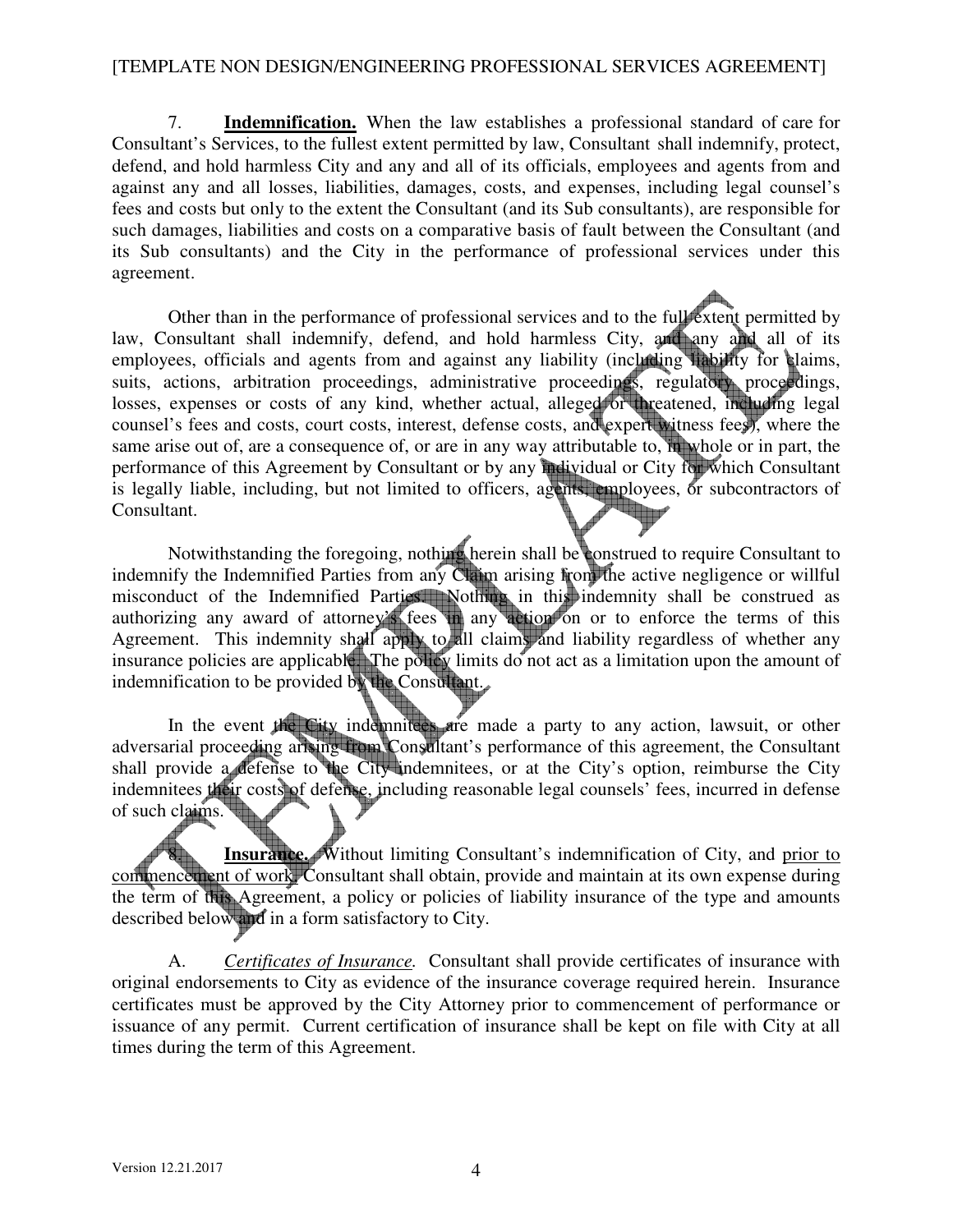B. *Signature.* A person authorized by the insurer to bind coverage on its behalf shall sign certification of all required policies.

 C. *Acceptable Insurers.* All insurance policies shall be issued by an insurance company currently authorized by the Insurance Commissioner to transact business of insurance in the State of California, with an assigned policyholders' Rating of A (or higher) and Financial Size Category Class VII (or larger) in accordance with the latest edition of Best's Key Rating Guide, unless otherwise approved by the City Attorney.

# D. *Coverage Requirements*.

 i. Workers' Compensation Coverage. Consultant shall maintain Workers' Compensation Insurance (Statutory Limits) and Employer's Liability Insurance with limits of at least one million dollars (\$1,000,000). Consultant shall submit to City, along with the certificate of insurance, a Waiver of Subrogation endorsement in favor of City, its officers, agents, employees, and volunteers.

ii. General Liability Coverage. Consultant shall maintain commercial general liability insurance with coverage at least as broad as Insurance Services Office form CG 00 01, in an amount not less than two million dollars (\$2,000,000) per occurrence, four million dollars (\$4,000,000) general aggregate, for bodily injury, personal injury, and property damage, including without limitation, blanket contractual liability. Consultant's general liability policies shall be primary and non-contributory, and be endorsed using Insurance Services Office form CG 20 10 to provide that City and its officers, officials, employees, and agents shall be additional insureds under such policies. For construction contracts, an endorsement providing completed operations to the additional insured, ISO form CG 20 37, is also required.

 iii. Automobile Liability Coverage. Consultant shall provide auto liability coverage for owned, non-owned, and hired autos using ISO Business Auto Coverage form CA 00 01, or the exact equivalent, with a limit of no less than two million dollars (\$2,000,000) per accident. If Consultant owns no vehicles, this requirement may be met through a non-owned auto endorsement to the CGL policy.

Professional Errors and Omissions Insurance. Consultant shall maintain professional liability insurance that insures against professional errors and omissions that may be made in performing the Services to be rendered in connection with this Agreement, in the minimum amount of one million dollars (\$1,000,000) per claim and in the aggregate. Any policy inception date, continuity date, or retroactive date must be before the effective date of this agreement, and Consultant agrees to maintain continuous coverage through a period no less than three years after completion of the services required by this agreement. The cost of such insurance shall be included in Consultant's bid.

 E. *Endorsements.* Each general liability and automobile liability insurance policy shall be endorsed with the following specific language: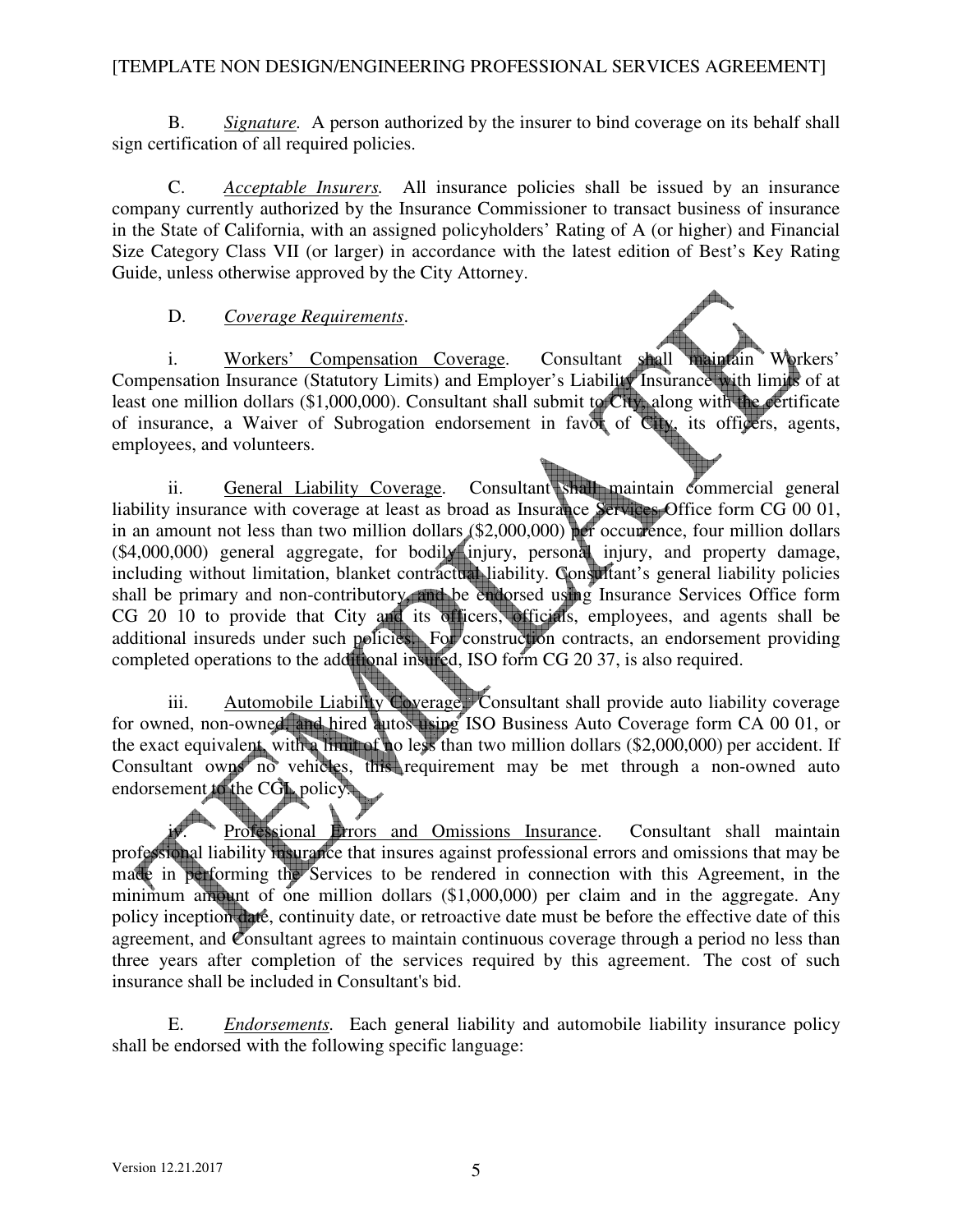i. The City, its elected or appointed officers, officials, employees, agents and volunteers are to be covered as additional insureds with respect to liability arising out of work performed by or on behalf of the Consultant.

 ii. This policy shall be considered primary insurance as respects to City, its elected or appointed officers, officials, employees, agents and volunteers as respects to all claims, losses, or liability arising directly or indirectly from the Consultant's operations or services provided to City. Any insurance maintained by City, including any self-insured retention City may have, shall be considered excess insurance only and not contributory with the insurance provided hereunder.

iii. This insurance shall act for each insured and additional insured as though a separate policy had been written for each, except with respect to the limits of liability of the insuring company.

 iv. The insurer waives all rights of subrogation against City, its elected or appointed officers, officials, employees, agents and volunteers.

v. Any failure to comply with reporting provisions of the policies shall not affect coverage provided to City, its elected or appointed officers, officials, employees, agents or volunteers.

vi. The insurance provided by this policy shall not be suspended, voided, canceled, or reduced in coverage or in limits, by either party except after thirty (30) calendar days (10 calendar days written notice of pon-payment of premium) written notice has been received by City.

8.1 Nothing in this Section shall be construed as limiting in any way, the indemnification provision contained in this Agreement, or the extent to which Consultant may be held responsible for payments of damages to persons or property.

9. **Nondiscrimination.** In the performing of this Agreement, Consultant shall not discriminate against any subcontractor, employee or applicant for employment because of race, religious creed, color, national origin, ancestry, physical disability, mental disability, medical condition, marital status, sex, age, or sexual orientation race, religion, color, national origin, handicap, ancestry, sex or age.

10. **Independent Contractor.** It is understood that City retains Consultant on an independent contractor basis and Consultant is not an agent or employee of City. The manner and means of conducting the work are under the control of Consultant, except to the extent they are limited by statute, rule or regulation and the expressed terms of this Agreement. Nothing in this Agreement shall be deemed to constitute approval for Consultant or any of Consultant's employees or agents, to be the agents or employees of City. Consultant shall have the responsibility for and control over the means of performing the work, provided that Consultant is in compliance with the terms of this Agreement. Anything in this Agreement that may appear to give City the right to direct Consultant as to the details of the performance or to exercise a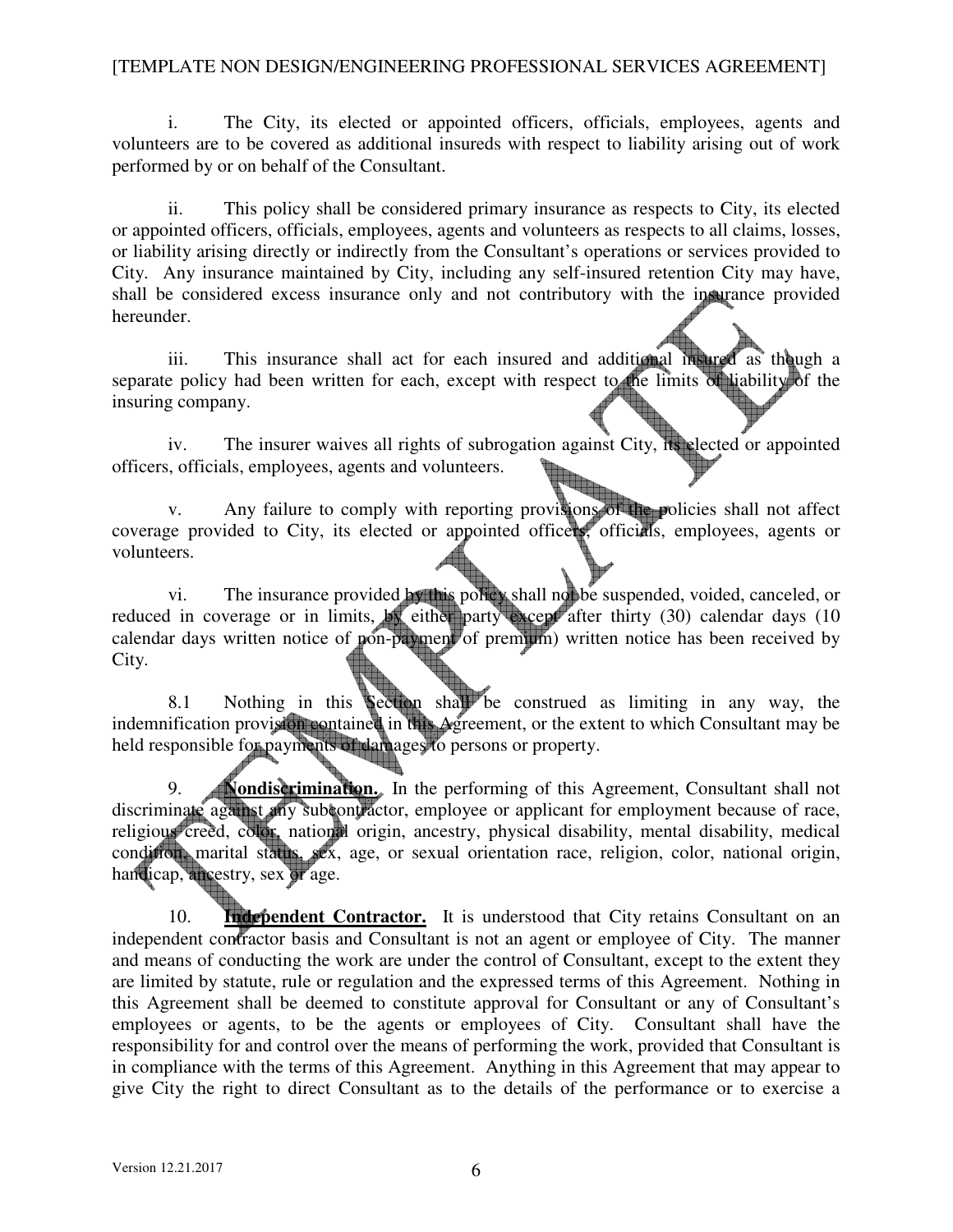measure of control over Consultant shall mean only that Consultant shall follow the desires of City with respect to the results of the services.

10.1 The Consultant shall at all times remain an independent Contractor with respect to the services to be performed under this Agreement and shall be responsible for the payment of Federal and State Employer Withholding Taxes, Unemployment Insurance Taxes, FICA Taxes, Retirement, Life and/or Medical Insurance, and Worker's Compensation Insurance for the employees of the Consultant or any other person performing services under this Agreement. Consultant and its employees are not entitled to the rights or benefits afforded to City's employees, including disability or unemployment insurance, workers' compensation, medical insurance, sick leave, or any other employment benefit. Consultant agrees to indemnify and hold City harmless from any claims, costs, losses, fees, penalties, interest, or damages suffered by City as a result of any claim by any person or entity contrary to the provisions of this Section 10.

11. **Ownership of Documents.** All documents, information and materials of any and every type prepared by the Consultant pursuant to this Agreement shall be the property of the City. Such documents shall include but not be limited to all findings, reports, documents, information and data including, but not limited to, electronic media, computer tapes or discs, files, and tapes furnished or prepared or accumulated by the Consultant in performing work under this Agreement, whether completed or in process.

12. **Confidentiality.** All City information disclosed to Consultant during the course of performance of services under this Agreement shall be treated as confidential and shall not be disclosed to any other persons or parties except as authorized by City, excepting that information which is public record and subject to disclosure pursuant to the Public Records Act, or otherwise required by law. All documents, including drafts, notes and communications that result from the services in this Agreement, shall be kept confidential unless City authorizes in writing the release of information, excepting that information which is public record and subject to disclosure pursuant to the Public Records Act, or otherwise required by law..

13. **Access to Records.** Consultant shall maintain all books, records, documents, accounting ledgers, and similar materials relating to work performed for City under this Agreement on file for at least three (3) years following the date of final payment to Consultant by City. Any duly authorized representative(s) of City shall have access to such records for the purpose of inspection, audit and copying at reasonable times, during Consultant's usual and customary business hours. Consultant shall provide proper facilities to City's representative(s) for access and inspection. Consultant shall be entitled to reasonable compensation for time and expenses relate to such access and inspection activities, which shall be considered to be an additional service to the City, subject to the provisions of Section 4 hereinabove.

 14. **Conflict of Interest.** The Consultant or its employees may be subject to the provisions of the California Political Reform Act of 1974 (the "Act"), which (1) requires such persons to disclose any financial interest that may foreseeably be materially affected by the work performed under this Agreement, and (2) prohibits such persons from making, or participating in making, decisions that will foreseeably financially affect such interest.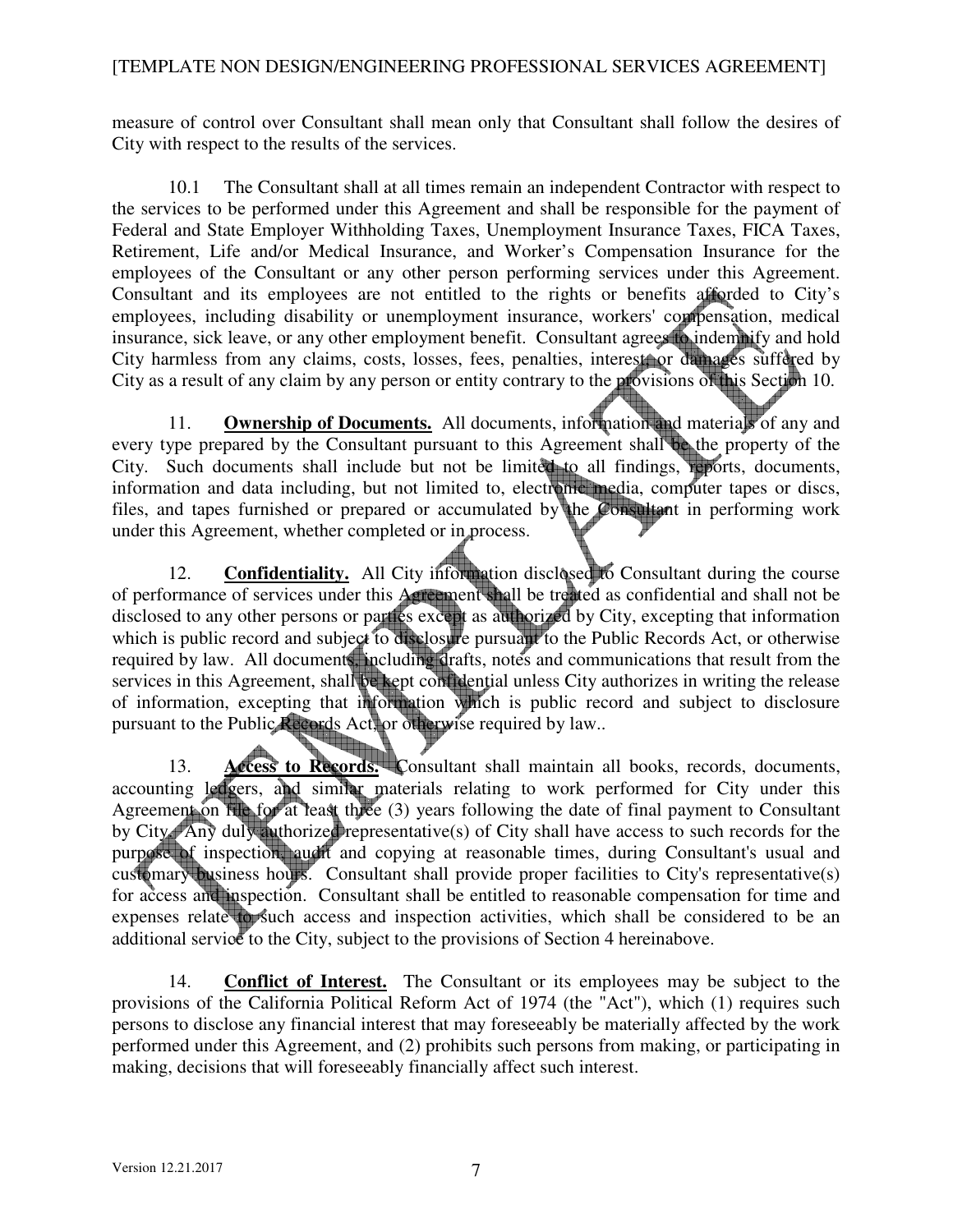If subject to the Act, Consultant shall conform to all requirements of the Act. Failure to do so constitutes a material breach and is grounds for immediate termination of this Agreement by City. Consultant shall indemnify and hold harmless City for any and all claims for damages resulting from Consultant's violation of this Section.

Consultant represents that neither Consultant, nor any of its employees, agents or subcontractors, have a conflict of interest with respect to the work to be performed under this Agreement, nor shall such individuals, during this term of this Agreement, acquire any interest, which would conflict in any manner with the performances of services hereunder.

15. **Assignment.** This is a personal service contract, and the duties set forth herein shall not be delegated or assigned to any person or entity without the prior written consent of City. Consultant may engage a subcontractor(s) as permitted by law and may employ other personnel to perform services contemplated by this Agreement at Consultant's sole cost and expense.

16. **Compliance with Laws, Rules, Regulations.** Consultant shall perform the services required by this Agreement in compliance with all applicable Federal and California employment laws including, but not limited to, those laws related to minimum hours and wages; occupational health and safety; fair employment and employment practices; workers' compensation insurance and safety in employment; and all other Federal, State and local laws and ordinances applicable to the services required under this Agreement. Consultant shall indemnify and hold harmless City from and against all claims, demands, payments, suits, actions, proceedings, and judgments of every nature and description including attorneys' fees and costs, presented, brought, or recovered against City for, or on account of any liability under any of the above-mentioned laws, which may be incurred by reason of Consultant's performance under this Agreement.

17. **Integration; Amendment.** This Agreement represents the entire understanding of City and Consultant as to those matters contained herein. No prior oral or written understanding shall be of any force or effect with respect to those matters covered in it. This Agreement may not be modified or altered except by amendment in writing sign by both parties.

**Severability.** If any part of this Agreement is found to be in conflict with applicable laws, such part shall be inoperative, null, and void insofar as it is in conflict with said laws, but the remainder of the Agreement shall continue to be in full force and effect.

19. **Waiver/Validity.** Consultant agrees that waiver by City of any one or more of the conditions of performance under this Agreement shall not be construed as waiver of any other condition of performance under this Agreement. The acceptance by the City of the performance of any work or services by Contractor shall not be deemed to be a waiver of any term or condition of this Agreement.

 20. **Jurisdiction.** City and Consultant agree that the law governing this Agreement shall be that of the State of California. Any suit brought by either party against the other arising out of the performance of this Agreement shall be filed and maintained in the County of Merced.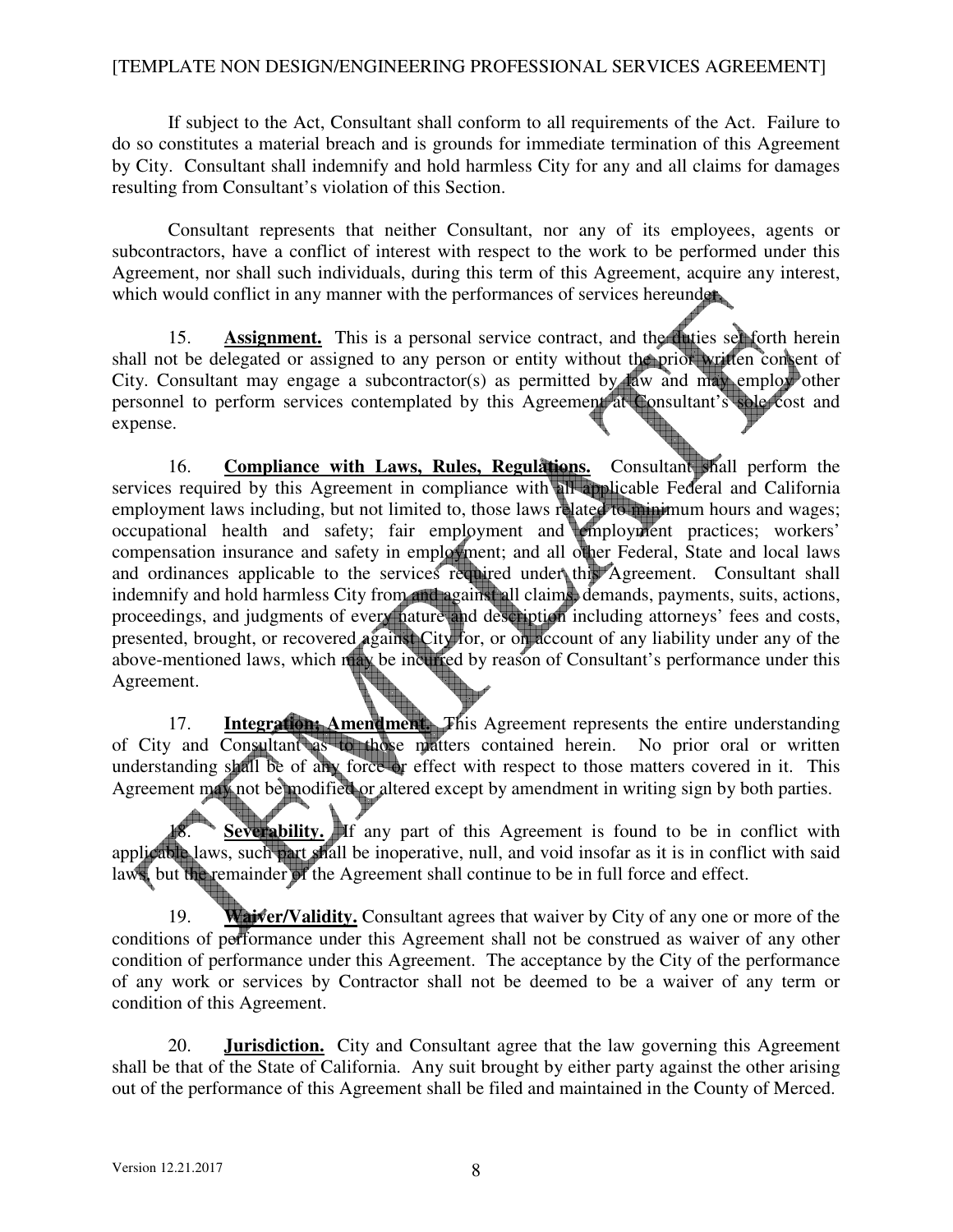21. **Notice.** Any notices required to be given pursuant to this Agreement shall be deemed to have been given by their deposit, postage prepaid, in the United States Postal Service, addressed to the parties as follows:

To City: City of Los Banos 520 J Street Los Banos, California 93635 Attn:  $\langle$ name $\rangle$ 

 To Consultant: <<consultant>> <<address>> <<city, state, zip>> Attn: <<name>>



Nothing hereinabove shall prevent either City or Consultant from personally delivering any such notices to the other.

 22. **Termination.** City may, in its sole discretion, terminate this Agreement at any time and for any reason whatsoever by giving written notice of such termination to Consultant. In the event of such termination, Consultant shall immediately stop rendering services under this Agreement unless directed otherwise by the City. In the event of such termination, Consultant shall be entitled to compensation for all services rendered and work performed for City to the date of such termination.

23. **Order of Precedence.** In the event of an inconsistency in this Agreement and any of the attached Exhibits, the terms set forth in this Agreement shall prevail. If, and to the extent this Agreement incorporates by reference any provision of the RFP or the Response, such provision shall be deemed a part of this Agreement. Nevertheless, if there is any conflict among the terms and conditions of this Agreement and those of any such provision or provisions so incorporated by reference, this Agreement shall govern over both the Response and the RFP and the Response shall govern over the RFP.

IN WITNESS WHEREOF, the parties hereto have executed this Agreement on the dates set forth below.

<<**consultant**>>

Date:  $, 20$ 

**by:** << **name and title**>>